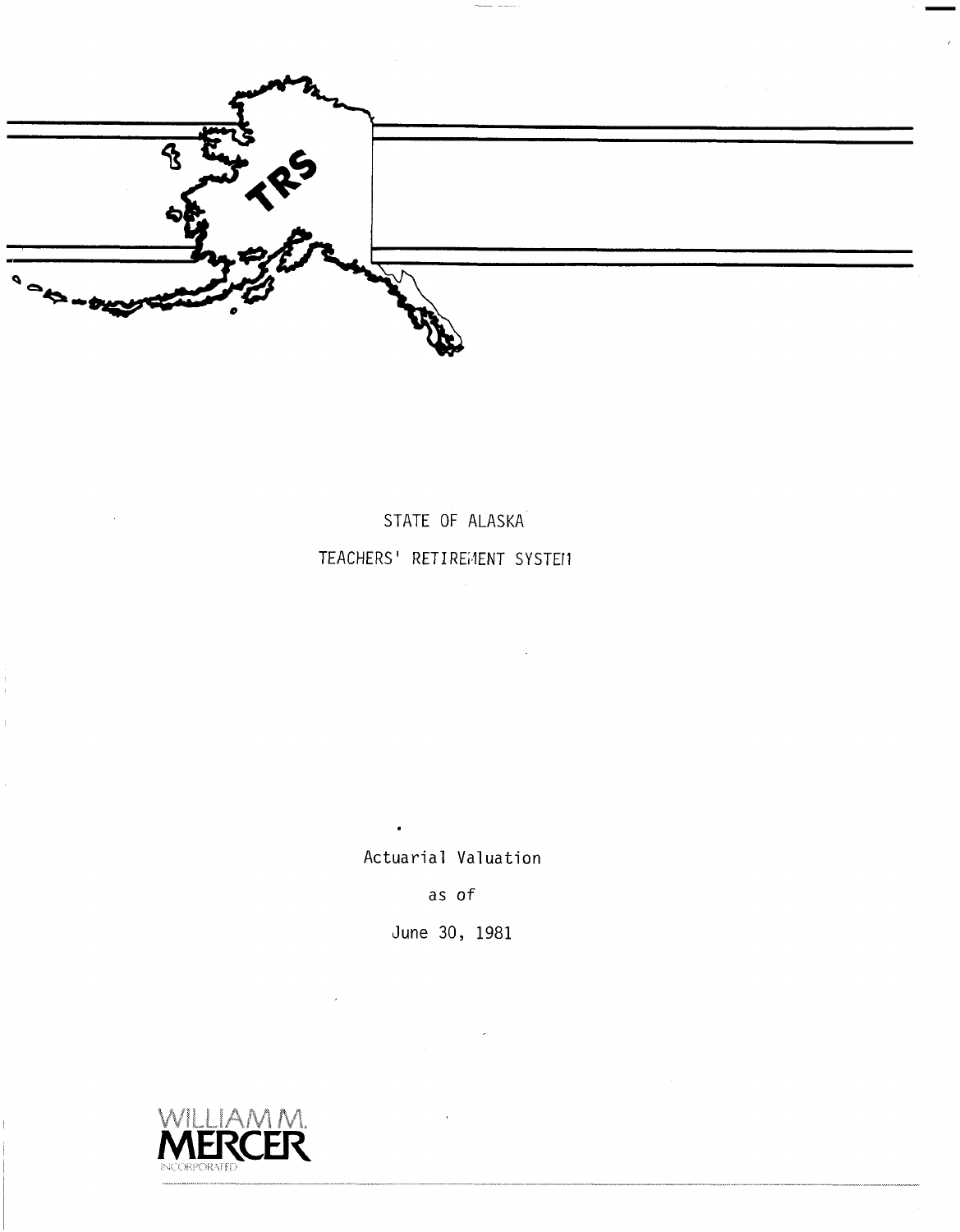

-1

**Benefit Services / Consulting Actuaries** 

March 31, 1982

Mr. Paul Arnoldt, Director State of Alaska Department of Administration Division of Retirement & Benefits Pouch CR Juneau, AK 99811

 $Re:$ TRS Contribution Rates -FY 84

Dear Paul:

At the recent TRS Board Meeting, the new actuarial assumptions were approved and the Board adopted a 25-year amortization period for the unfunded liability. Unless changed by future legislation, the total TRS contribution rate for FY 84 will be as follows:

| Normal Cost Rate 13.51%                 |  |
|-----------------------------------------|--|
| Past Service Rate. 3.85%                |  |
| Total Employer Contribution Rate 17.36% |  |

Sincerely,

 $Bf$ 

Robert F. Richardson, ASA Vice President/Actuary

 $RFR: j s$ 

 $\mathbf{C}$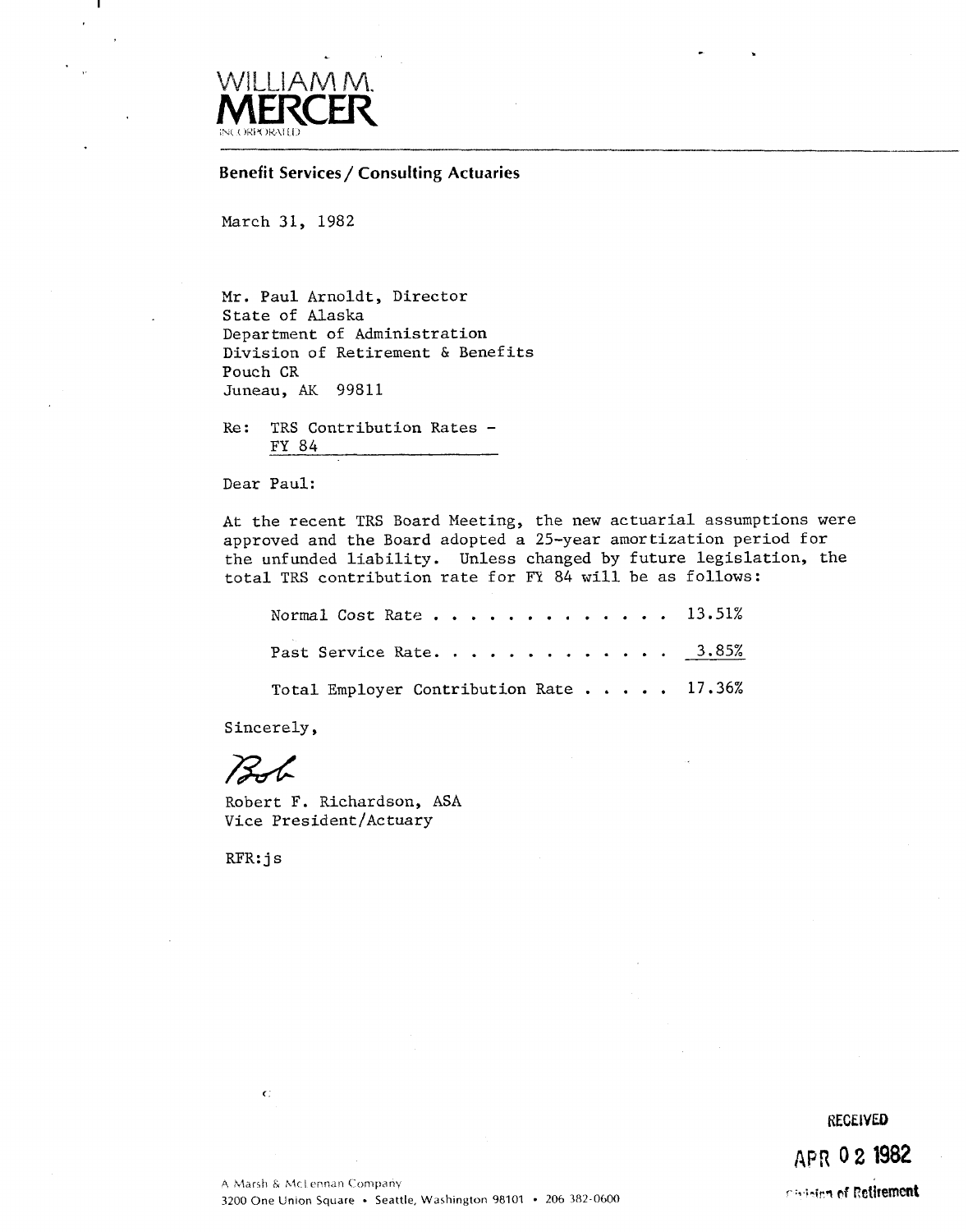**William M** . **Mercer. Incorporated** 

 $\mathbf{I}$ 

.-. .

# TABLE OF CONTENTS

 $\blacksquare$ 

 $\ddot{\phantom{0}}$ 

 $\bar{\gamma}$ 

|           |     |                                                                                                      | Page           |
|-----------|-----|------------------------------------------------------------------------------------------------------|----------------|
| . SUMMARY |     |                                                                                                      | $\mathbf{1}$   |
|           |     |                                                                                                      | 3              |
| SECTION 1 |     | THE BASIS OF THE VALUATION                                                                           | $\overline{7}$ |
|           | 1.1 | BRIEF OUTLINE OF THE PLAN                                                                            | 8              |
|           | 1.2 | MISCELLANEOUS INFORMATION AS OF JUNE 30                                                              | 17             |
|           | 1.3 | RETIREMENT STATISTICS                                                                                | 18             |
|           |     | 1.4(a) ANNUAL EARNINGS BY AGE AND SERVICE AND<br>SERVICE GROUPS BY AGE GROUPS - ACTIVE               | 19             |
|           |     | 1.4(b) ANNUAL EARNINGS BY AGE AND SERVICE AND<br>SERVICE GROUPS BY AGE GROUPS - CURRENT<br>RETIREES. | 20             |
|           | 1.5 | ACTUARIAL METHOD AND ASSUMPTIONS                                                                     | 21             |
|           |     | TABLE 1 - EMPLOYEE TURNOVER ASSUMPTIONS.                                                             | 23             |
|           |     | TABLE 2 - DISABILITY RATES                                                                           | 24             |
| SECTION 2 |     | DETAILED VALUATION RESULTS                                                                           | 25             |
|           | 2.1 | STATEMENT OF NET ASSETS AS OF JUNE 30, 1981.                                                         | 26             |
|           | 2.2 | CHANGES IN NET ASSETS DURING FISCAL                                                                  | 27             |
|           | 2.3 | DEVELOPMENT OF VALUATION ASSETS AS OF<br>JUNE 30, 1981                                               | 28             |
|           | 2.4 | BREAKDOWN OF PRESENT VALUE OF BENEFITS                                                               | 29             |
|           | 2.5 | CALCULATION OF TOTAL CONTRIBUTION RATE<br>FOR FISCAL YEAR 1984.                                      | 30             |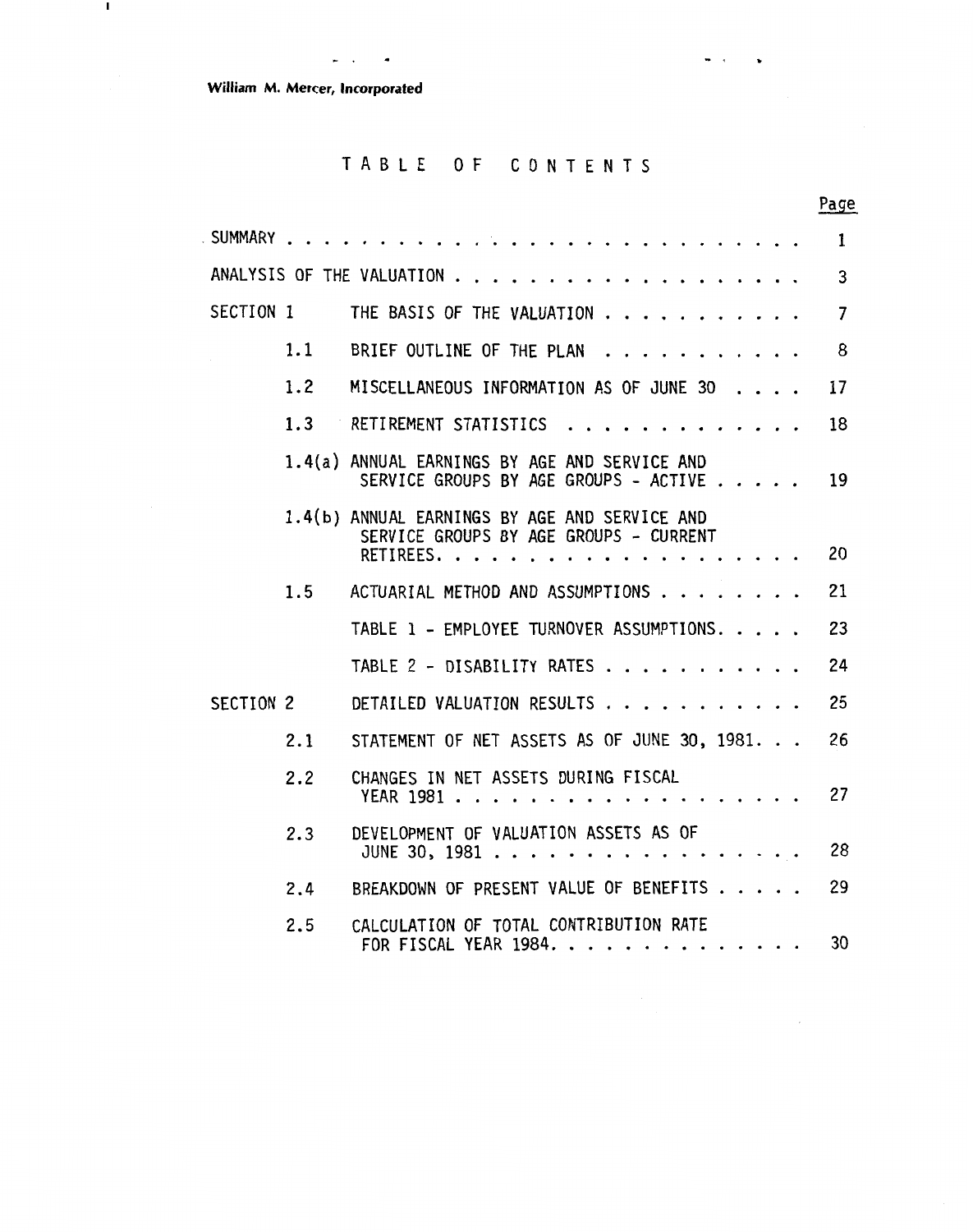

**Benefit Services** / **Consulting Actuaries** 

#### **SUMMARY**

We have completed a valuation of the Alaska Teachers' Retirement System as of June 30, **1981.** The principal results of the actuarial valuation are presented in this summary and analysis; the two sections which follow are meant to provide the necessary supporting details.

Section 1 presents the fundamental information on which the valuation was based. Included is a summary of plan provisions, information about plan participants, and disclosure of the actuarial method and assumptions used.

Section 2 presents the detailed actuarial valuation results. Its subsections present a step-by-step derivation of the recommended contribution. In addition, information requested by the auditors of the Retirement System is presented.

The purposes of an actuarial valuation are:

- 1. To examine the status of funding of the Plan, and
- **2.** To determine the contribution rates for the State for each school district in the System.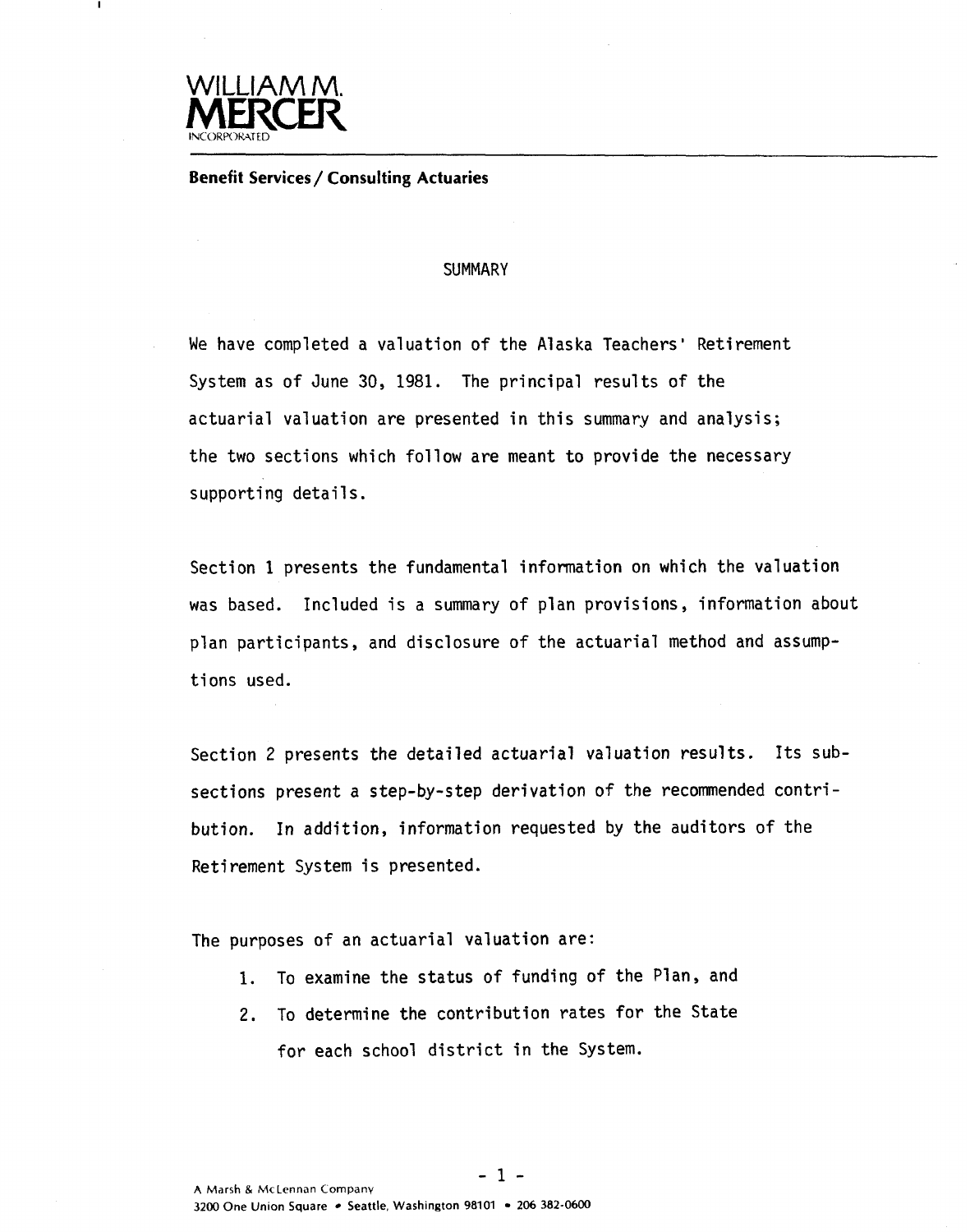п.

The most significant results of the valuation are as follows:

|     |     |                                      | 1980          | 1981          |
|-----|-----|--------------------------------------|---------------|---------------|
| (1) |     | Status of Funding as<br>of June 30   |               |               |
|     | (a) | Valuation Assets                     | \$311,417,814 | \$389,241,229 |
|     | (b) | Present Value of<br>Accrued Benefits | 465,722,763   | 492, 234, 454 |
|     | (c) | Accrued Benefit<br>Funding Ratio     | 66.9%         | 79.1%         |
| (2) |     | Contributions For Fiscal Year        | 1983          | 1984          |
|     | (a) | Normal Cost Rate                     | 11.95%        | 13.51%        |
|     | (b) | Past Service Rate                    | 4.89%         | <u> 3857</u>  |
|     | (c) | Total Contribution<br>Rate           | 16.84%        | 17.367        |
|     |     |                                      |               | w             |

In preparing this valuation, we have employed generally accepted actuarial methods and assumptions, in conjunction with employee data provided to us, to determine a sound value for the Plan liabilities. I certify that, to the best of my knowledge and belief, the attached statements are true and correct.

Respectfully submitted,

Richardson lober

Robert F. Richardson, ASA Vice President/Actuary

RFR: js

February 24, 1982

\* see front page

 $\bigstar$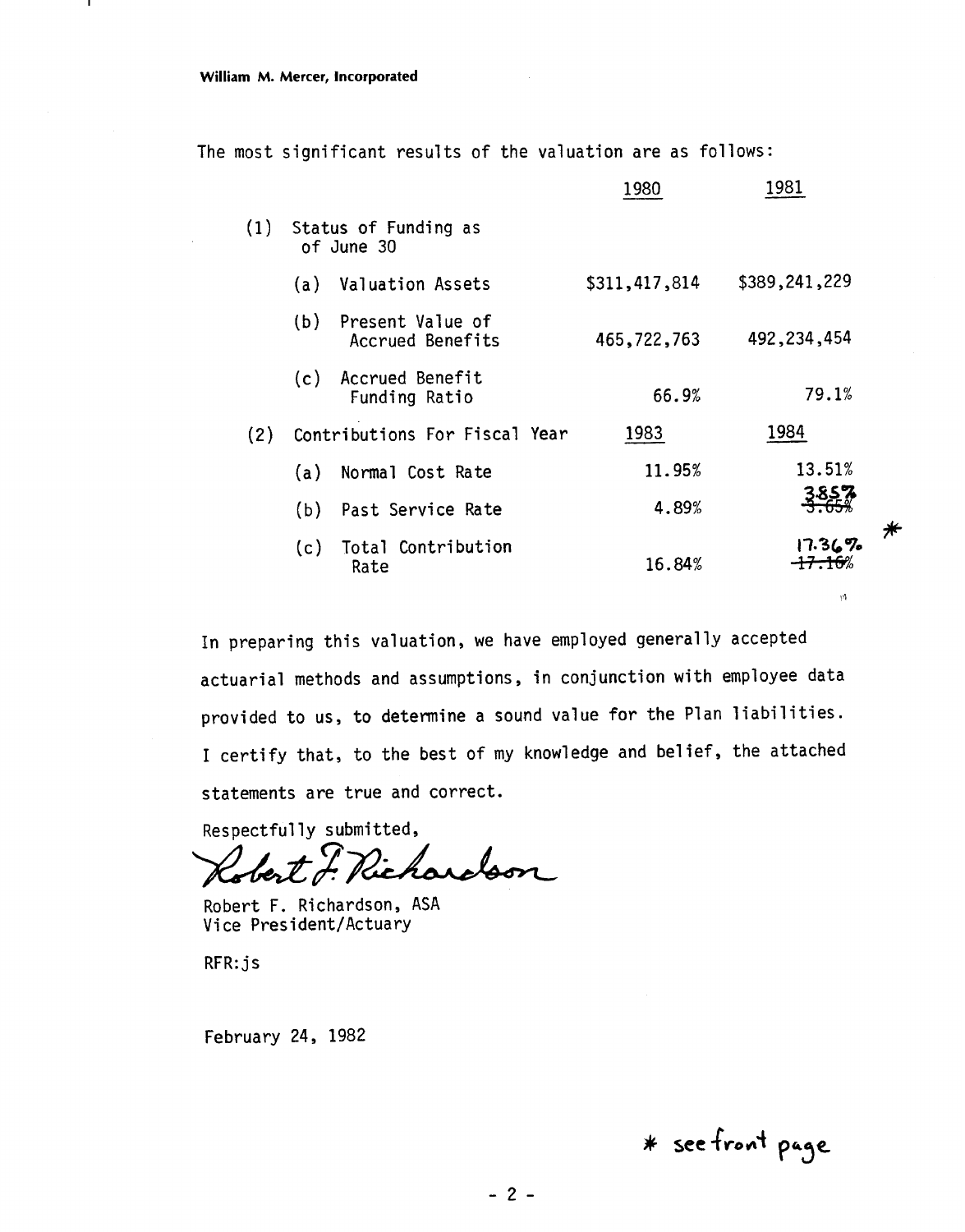#### ANALYSIS OF THE VALUATION

#### Actuarial Method and Assumptions

This actuarial valuation report is based upon the actuarial method and assumptions which will be presented to the State of Alaska Teachers' Retirement System Board in March of 1982. The changes in the economic assumptions (interest, salary increases, and health cost inflation) reflect a much higher level of inflation which is now inherent in our economy. The new interest assumption is 8% per year, salary increases are assumed to be at 8% per year for the first five years of employment and 7% per year thereafter. The extra 1% in the first five years of employment recognizes the additional level of merit increases more frequently encountered in the first few years of employment. Health costs are anticipated to increase at 8% per year. The assumed rate of inflation which underlies all of these economic assumptions is 6.5% per year.

Only slight changes in the demographic and other assumptions were made. The new assumptions reflect a higher level of employee turnover in the second and third years of employment than in the first or later years.

The changes in actuarial assumptions had no impact on the total contribution rate. It is believed that the new actuarial assumptions will provide better financial forecasts and cost predictions in our more inflationary economy than would be capable utilizing the prior actuarial assumptions.

 $-3 -$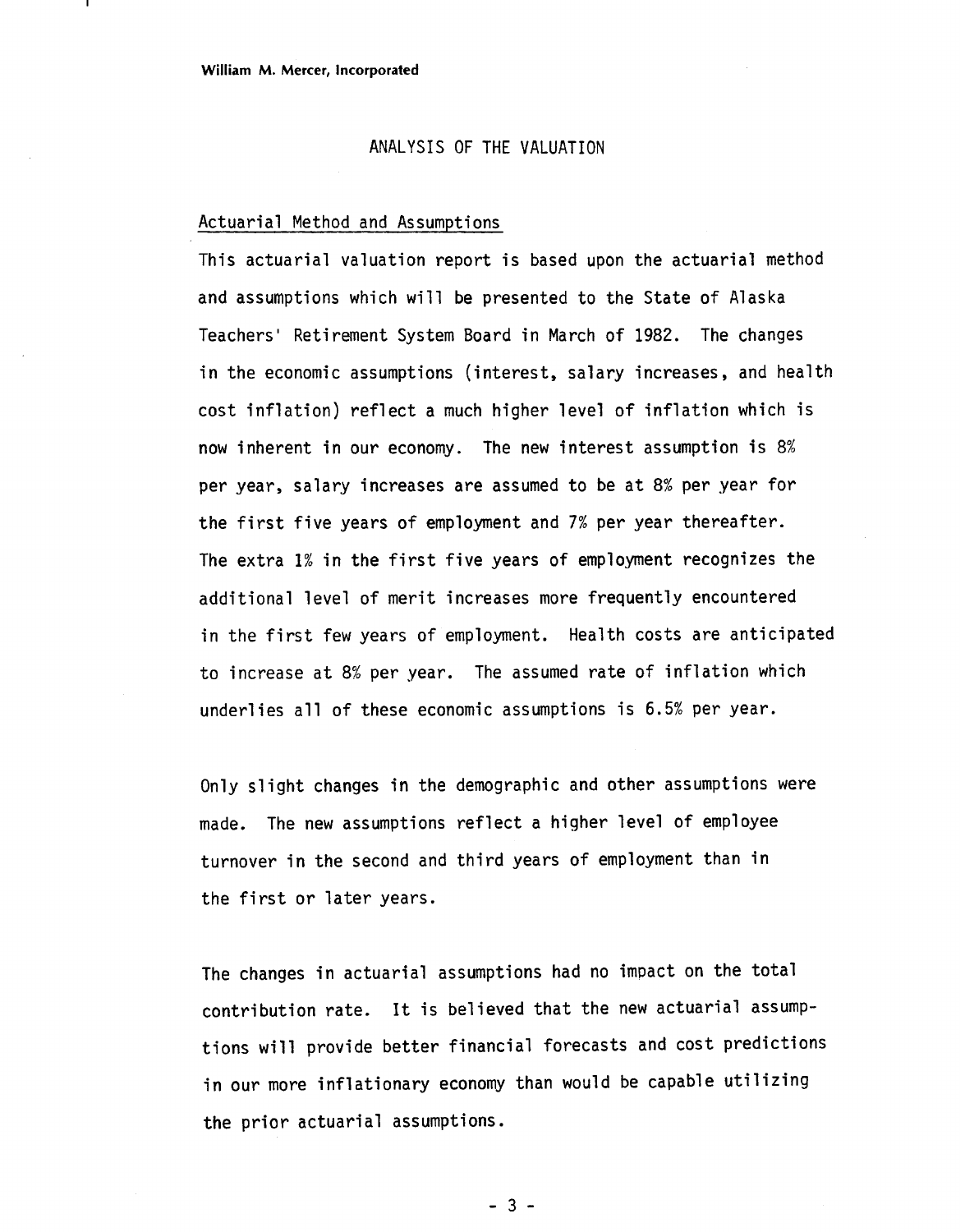#### Contribution Rate Change

The average contribution rate increased somewhat between the two valuation reports. Some change is always bound to occur. Demographic changes in the data and other differences between actual experience and our actuarial assumptions wi 11 undoubtedly lead to slight changes from year to year. However, of greatest significance was the large increase in average age of active teachers from 38.10 to 38.77. Average credited service also increased markedly from 9.09 years to 9.56 years. If average age continues to increase, we can anticipate further increases in the contribution rate.

#### Membership Statistics

Section 1.2 of this report provides certain statistics concerning TRS members for the last five years. During this time span, total membership has grown slightly from 7,024 members to 7,178 members. The average age has steadily increased to its current level of 38.77. Average credited service during this time span has likewise increased gradually to its current level of 9.56 years.

Since June 30, 1977, the number of retirees and beneficiaries receiving benefits under TRS has increased 55%, while the average age of retirees has remained stable.

Due to the ever-growing number of vested terminations, we have included additional statistics this year concerning vested

 $-4 -$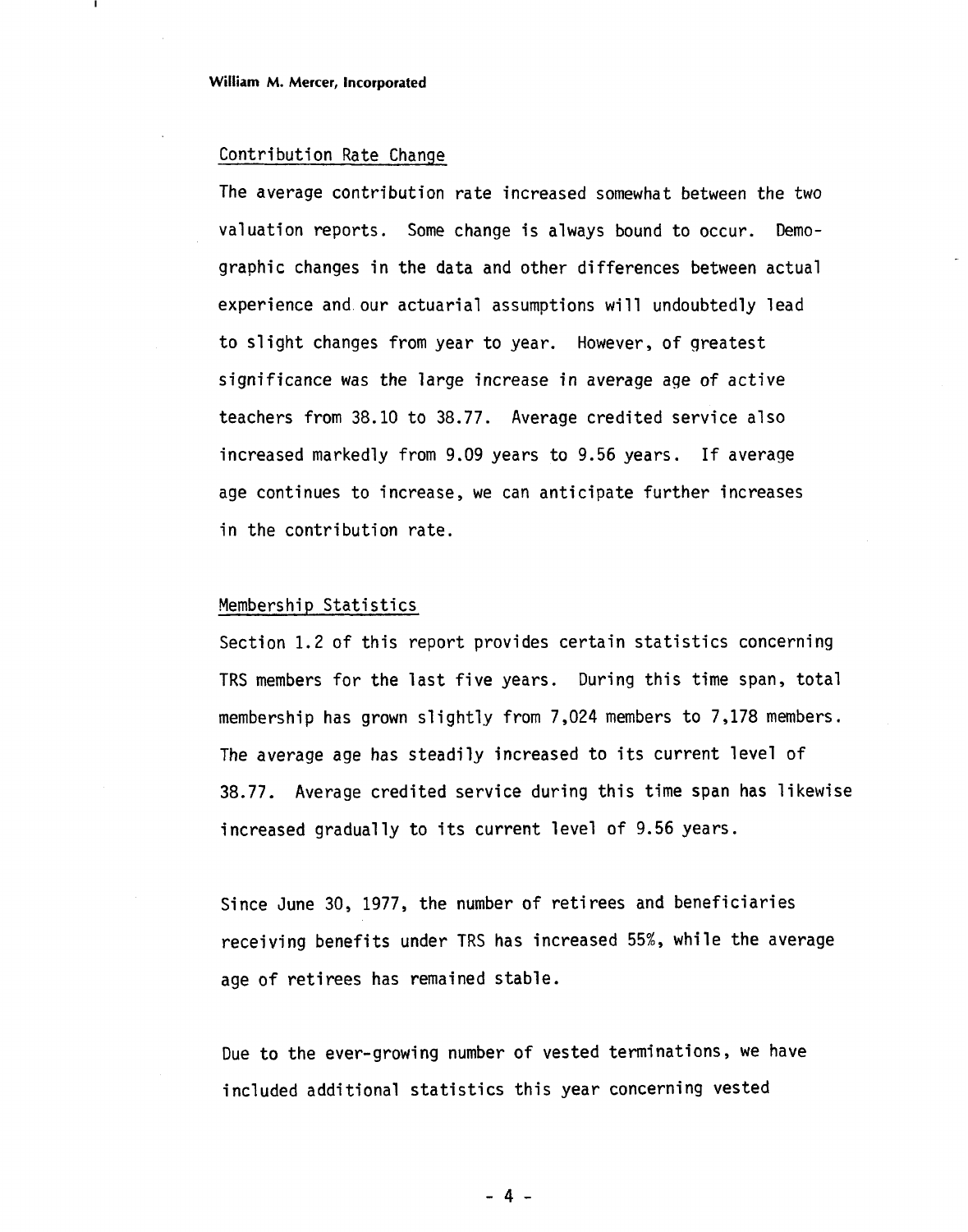terminations. As Section 1.2 shows, there are now 286 former teachers who have terminated but still retain a right to a monthly retirement benefit. The average monthly benefits shown for these vested terminations is based upon their earnings history prior to termination. Of course, should any of these vested terminations return, they may materially increase their monthly retirement benefit. This year we are also providing statistics on terminated members of TRS who are not vested but who have left their contributions in the System. These employees still retain a right to a refund of their contribution, and as such, liabilities must be held for them.

#### Funding Progress

As can be seen in the Summary, the accrued benefit funding ratio increased significantly from 66.9% to 79.1%. Much of this increase can be attributed to the change in the actuarial interest assumption.

#### Accounting Changes

In recognition of changes recently adopted by the Financial Accounting Standards Board, this year's actuarial valuation report utilizes the accrual method of determining assets. This change had relatively little financial impact. This year's report also includes, for the first time, an exhibit which summarizes the changes in assets during the last fiscal year.

 $-5 -$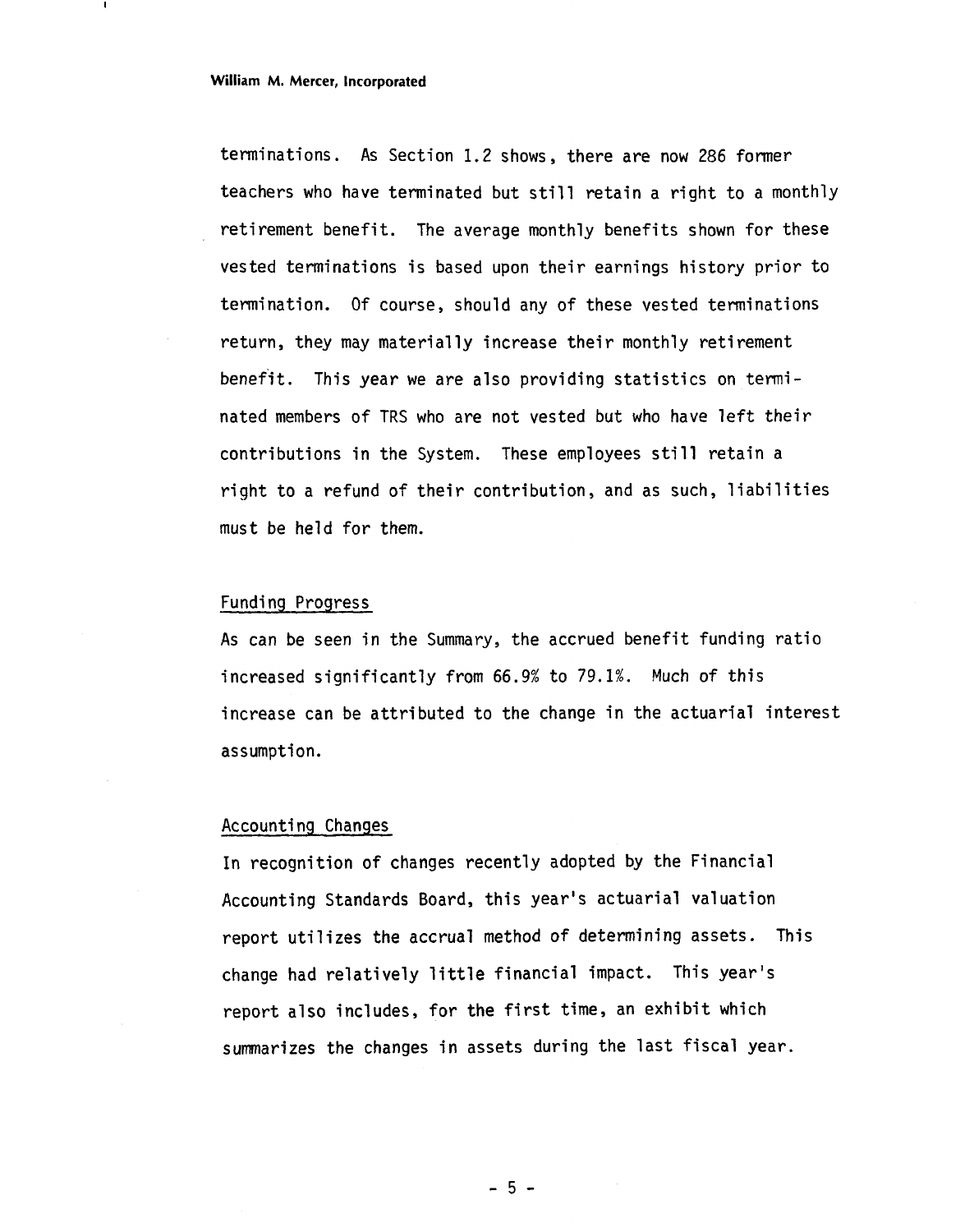#### Concl us i ons

-

It is our conclusion that the State of Alaska Teachers' Retirement System is being funded in a satisfactory manner. We believe that the adoption of new actuarial assumptions more accurately reflects the true status of the System. The increase in the average total contribution rate reflects demographic changes in the characteristics of TRS members. In particular, the large increase in average age of active teachers was noteworthy.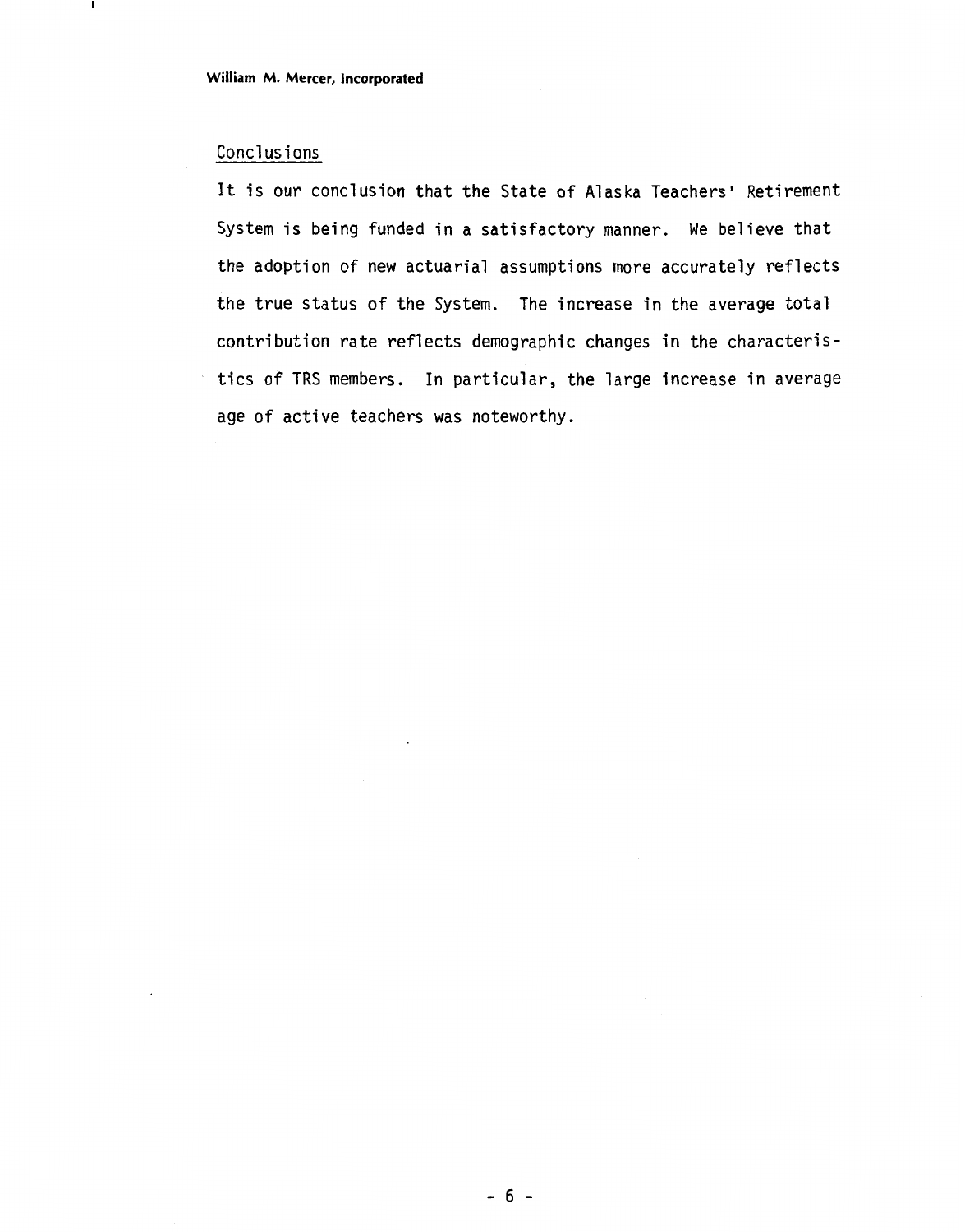$\blacksquare$ 

#### SECTION 1

#### THE BASIS OF THE VALUATION

The foundation of an actuarial valuation is the information and assumptions used in preparing it. **In** this section, the salient Plan provisions, employee census data, and actuarial methods and assumptions used in preparing the valuation are outlined.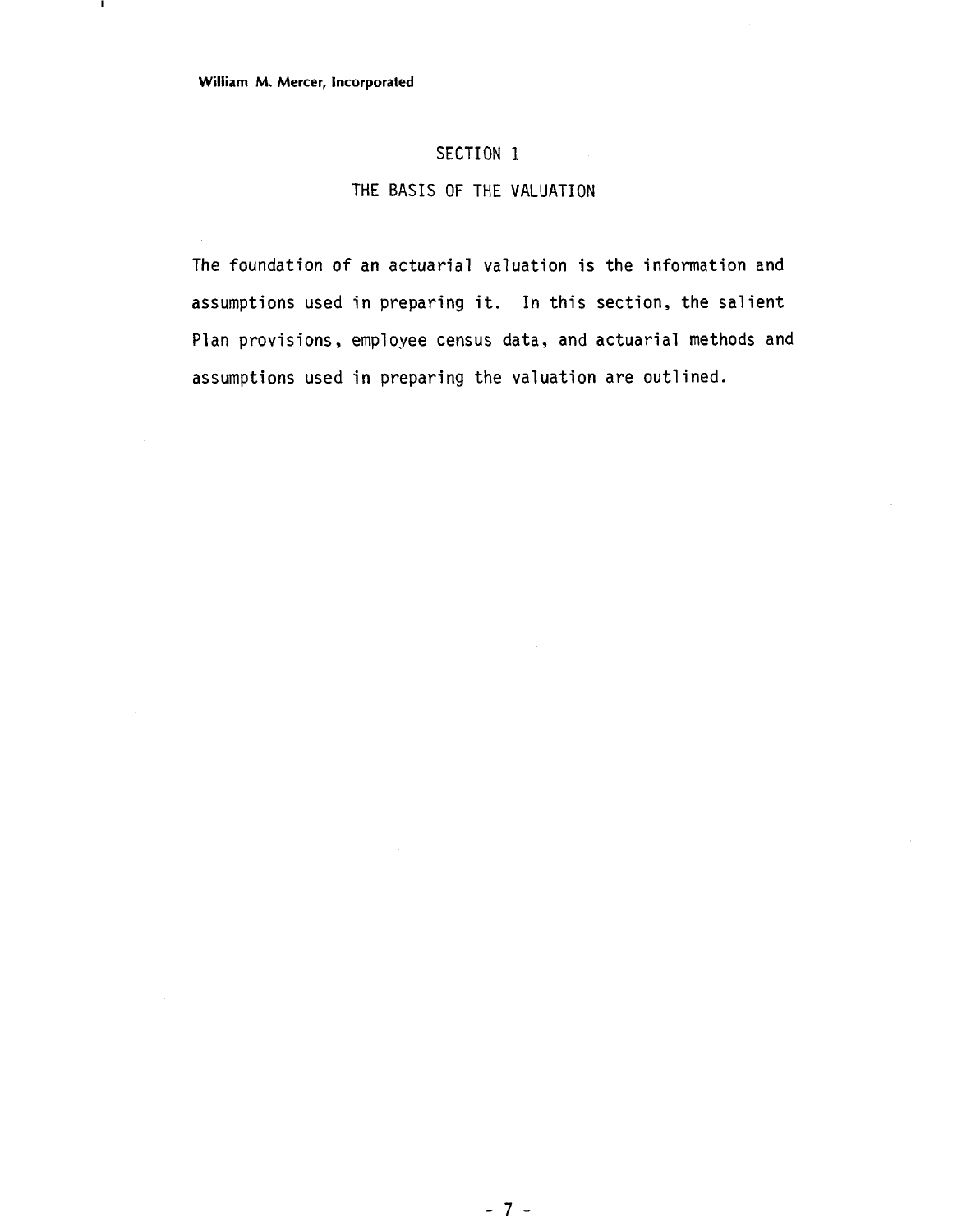#### 1.1 BRIEF OUTLINE OF THE

#### ALASKA TEACHERS' RETIREMENT SYSTEM

 $(1)$  Plan

 $\mathbf{I}$ 

The Teachers' Retirement System of Alaska is a joint contributory retirement system to provide benefits for teachers of the State.

(2) Effective Date

June 30, 1955, as amended through July 1981.

(3) Administration of Plan

The Comnissioner of Administration is the administrator of the System; the Alaska Teachers' Retirement Board makes recommendations to the Commissioner of Administration; and the Comnissioner of Revenue invests the funds.

(4) Membership

Membership in the Alaska Teachers' Retirement System is compulsory for each certified elementary or secondary teacher, certified school nurse, certified principal , supervisor, and superintendent who is employed on a full-time or part-time basis in a position having duties which normally require a year of service in the public schools of Alaska, the Conmissioner of Education, supervisors within the Department of Education, and all full-time resident professional and administrative personnel of the University of Alaska. Certain State legislators may also elect to be eligible for membership.

(5) Credited Service

A year of membership service is defined to be the same as a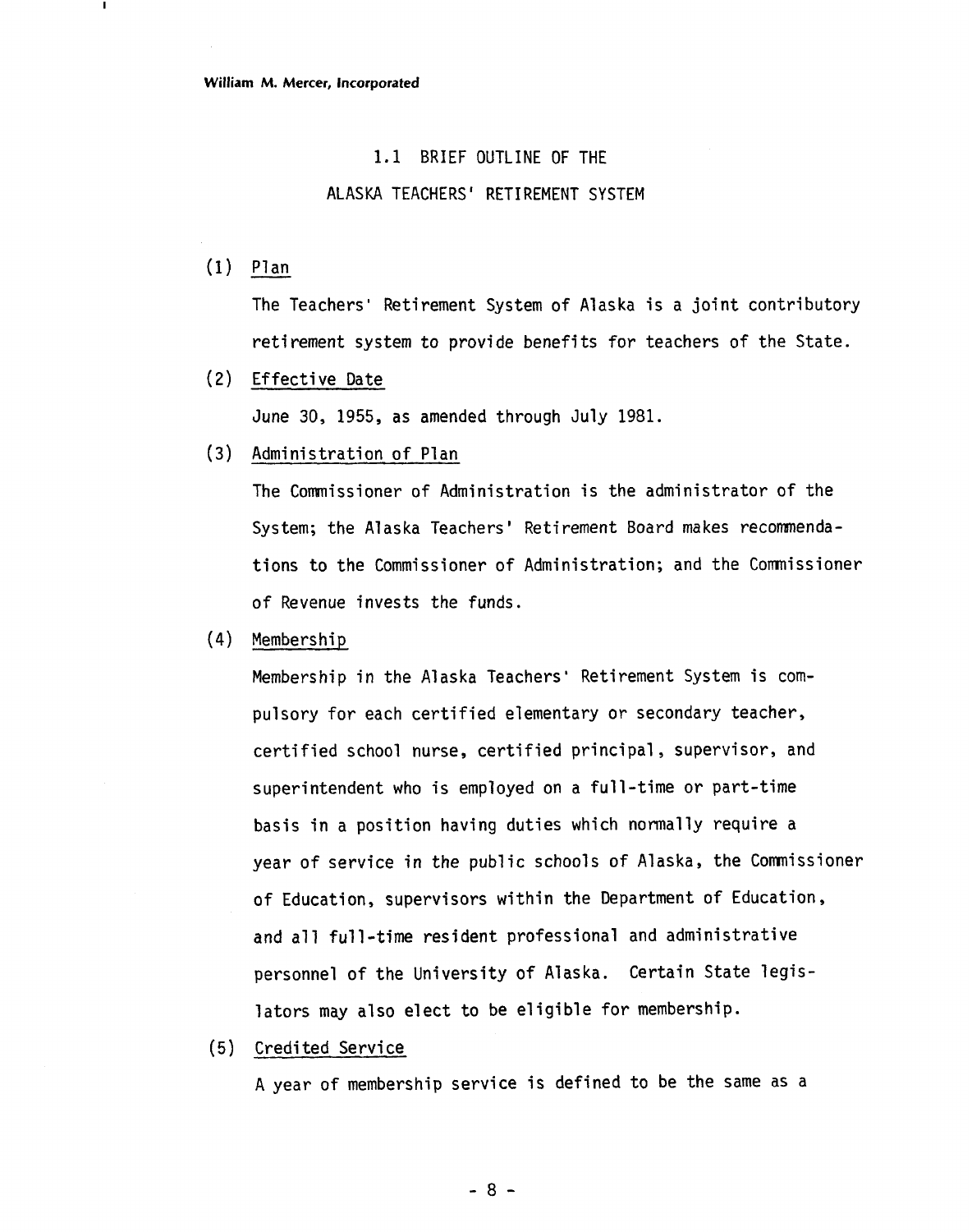school term which is currently a minimum of 172 days, and rracional service credit is on a daily rate basis. Credit is ranted for all Alaskan public school service. Credit is granted at the time of retirement for accrued, unused sick leave as reflected by the records of the last employer.

(6) Contributions by Teachers

Effective July 1, 1970, each teacher shall contribute 7% of base salary earned from July 1 to the following June 30.

(7) Voluntary Supplemental Contributions

If a teacher wishes to make his or her spouse or minor children eligible for a spouse's pension and/or survivor's pension allowance, the teacher may elect to make supplemental contributions of an additional 1% of base salary comnencing not later than 90 days after entry in the System, marriage, or the birth or adoption of a child, or during any open enrollment period authorized by the Board.

(8) Arrearage Contributions

Up to 10 years of public or non-public teaching service, or service by a certificated person in a position requiring certification, in an accredited school not covered under the Teachers' Retirement System, or service in an institution of higher learning not under the control of the Board of Regents of the University of Alaska, may be credited for retirement purposes.

After July 1, 1978, the full actuarial cost of providing benefits for this service will be borne by the teacher. In addition,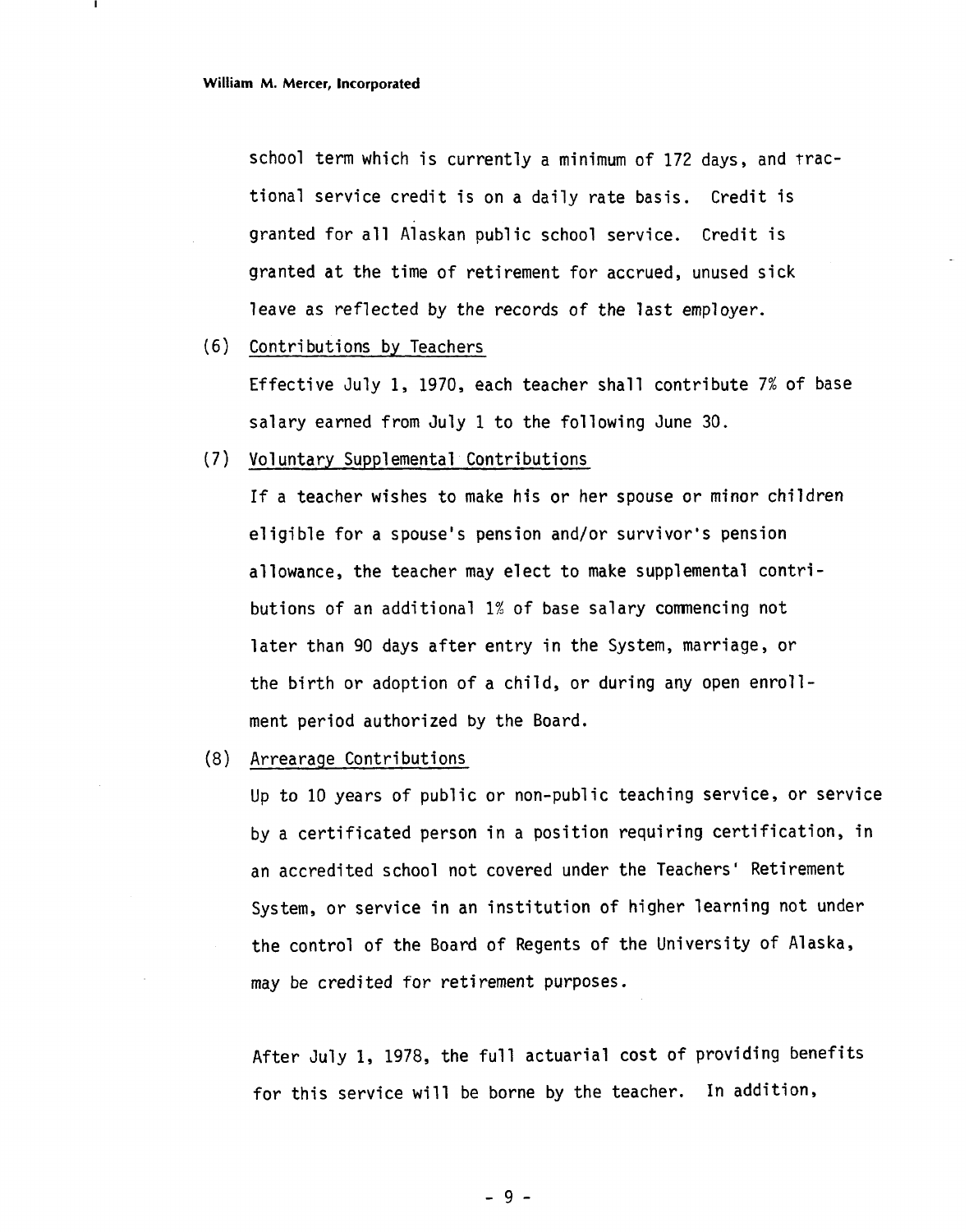teaching service in Alaska B. I.A. schools may be used to increase total outside and Alaska B.I.A. service to 15 years before July 1, 1978. After that date, Alaska B.I.A. service is limited to 5years.

A maximum of 5 years of military service may be included as outside service. No fractional credit is granted for outside service. Fractional credit is granted for Alaska B.I.A. service and military service.

#### (9) Retroactive Contributions

If a teacher was not subject to the provisions of the Retirement Act and, at a later date became subject to them due to legislative changes of the eligibility requirements, the teacher may elect to receive credit for creditable service prior to membership by submitting to the Retirement Fund an amount equal to the contributions that would have been made if the teacher had been a member of the System for any year's service after June 30, 1955, plus interest thereon. Retroactive contributions are not required for creditable membership service before June 30, 1955.

(10) Employers ' and State's Contributions

The employer and the State each contribute an amount equal to one-half of the amount required in addition to member contribu tions to finance the benefits of the System.

(11) Rate of Interest

The amount deposited in a member account will be credited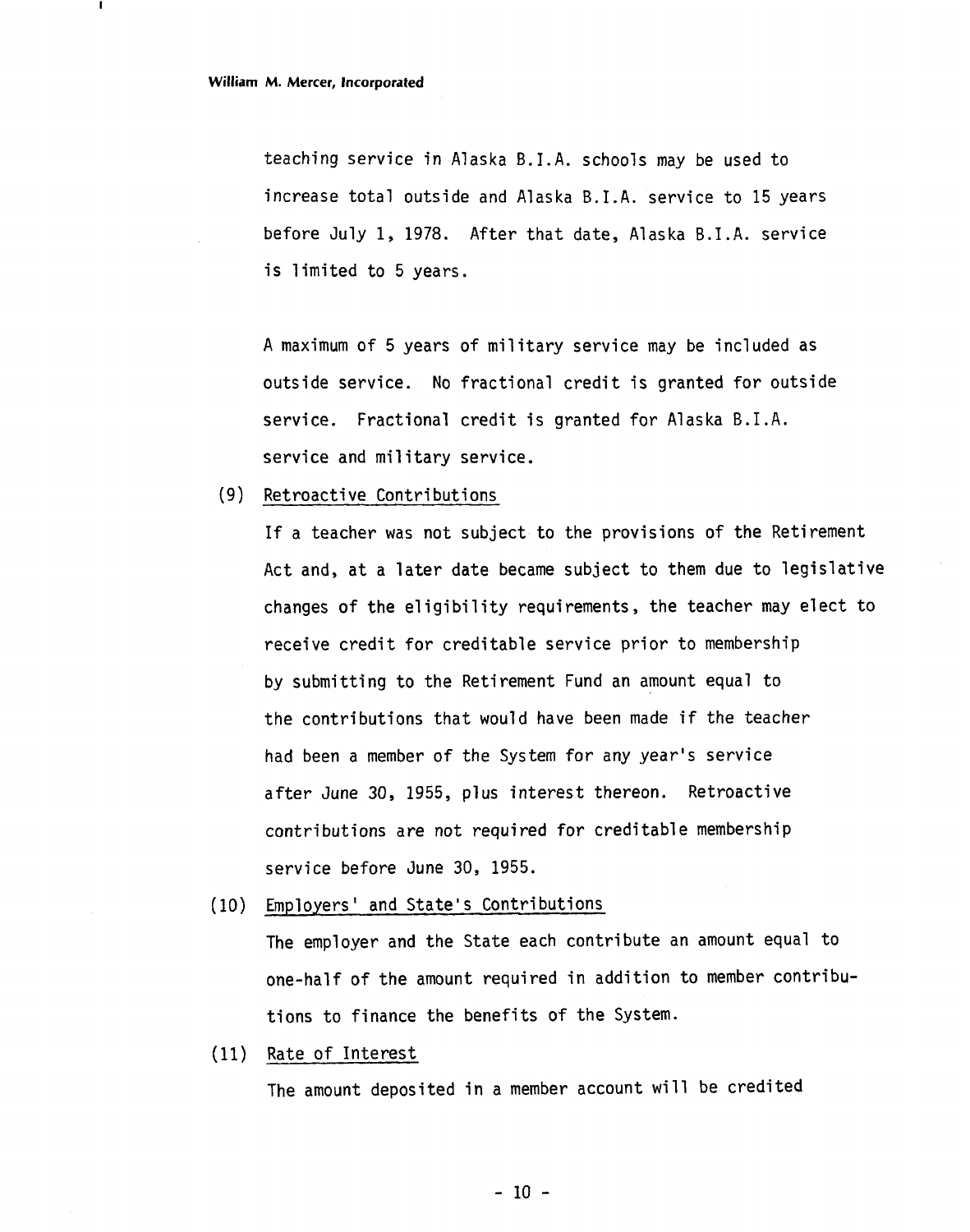with interest at the rate established tor a school year at the end of such school year. Effective July 1, 1973, the interest rate was increased to 4  $1/2%$ .

(12) Withdrawal of Mandatory Contributions

If a member terminates teaching services in Alaska, mandatory contributions may be withdrawn. A withdrawing teacher will receive total mandatory contributions plus the interest credited.

(13) Reinstatement of Contributions

If Mandatory Contributions are withdrawn and a member subsequently resumes teaching in Alaska, the member will be indebted to the Teachers' Retirement Fund in the amount of the previous contributions to the System including any interest paid. The reinstatement indebtedness bears compound interest at the rate prescribed by regulation to the date of repayment or the date ot retirement, whichever occurs first.

(14) Normal Retirement Eligibility

Meeting the requirement of either (a) or (b) below:

- (a) Upon attaining age 55 and meeting one of the following service requirements:
	- (1) 8 years of ful ly-paid membership service, or
	- (2) 15 years of full-paid creditable service, the last five of which have been membership service; (after July 1, 1975 a new member needs 8 years of fully-paid membership service); or
	- **(3)** 5 years of fully-paid membership service and **3** years of fully-paid Alaska B.I.A. service;
- or;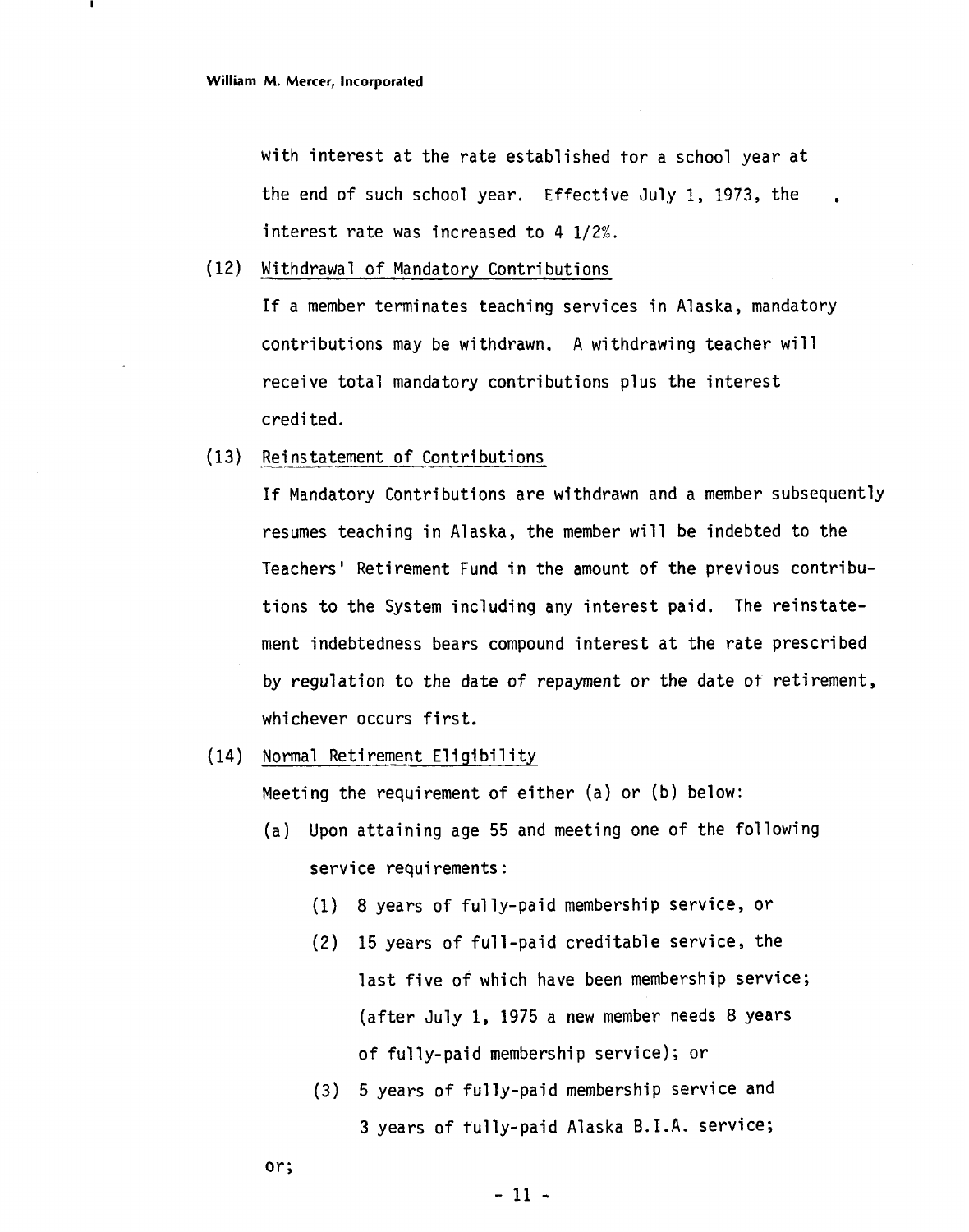- (b) At any age after meeting one of the following service requirements :
	- (1) 25 years of fully-paid creditable service, the last 5 of which are membership service; or
	- (2) 20 years of fully-paid membership service; or
	- (3) 20 years of fully-paid combined membership service and Alaska B.I.A. service, the last 5 of which are membership service.

A retired teacher who has been receiving a disability retirement salary shall be eligible for a service retirement salary upon or after satisfying normal retirement eligibility.

(15) Early Retirement Eligibility

Upon attaining age 50 and meeting one of the following service requirements:

- (1) 8 years of fully-paid membership service, or
- (2) 15 years of fully-paid creditable service, the last five of which have been membership service; (after July 1, 1975 a new member needs 8 years of ful ly-paid membership service) ; or
- **(3)** 5 years of tully-paid membership service and **3**  years of fully-paid Alaska B.I.A. service.
- (16) Computation of Average Base Salary

**<sup>A</sup>**teacher's average base salary is determined by averaging the teacher's highest base salary which the teacher received for any three years of membership service.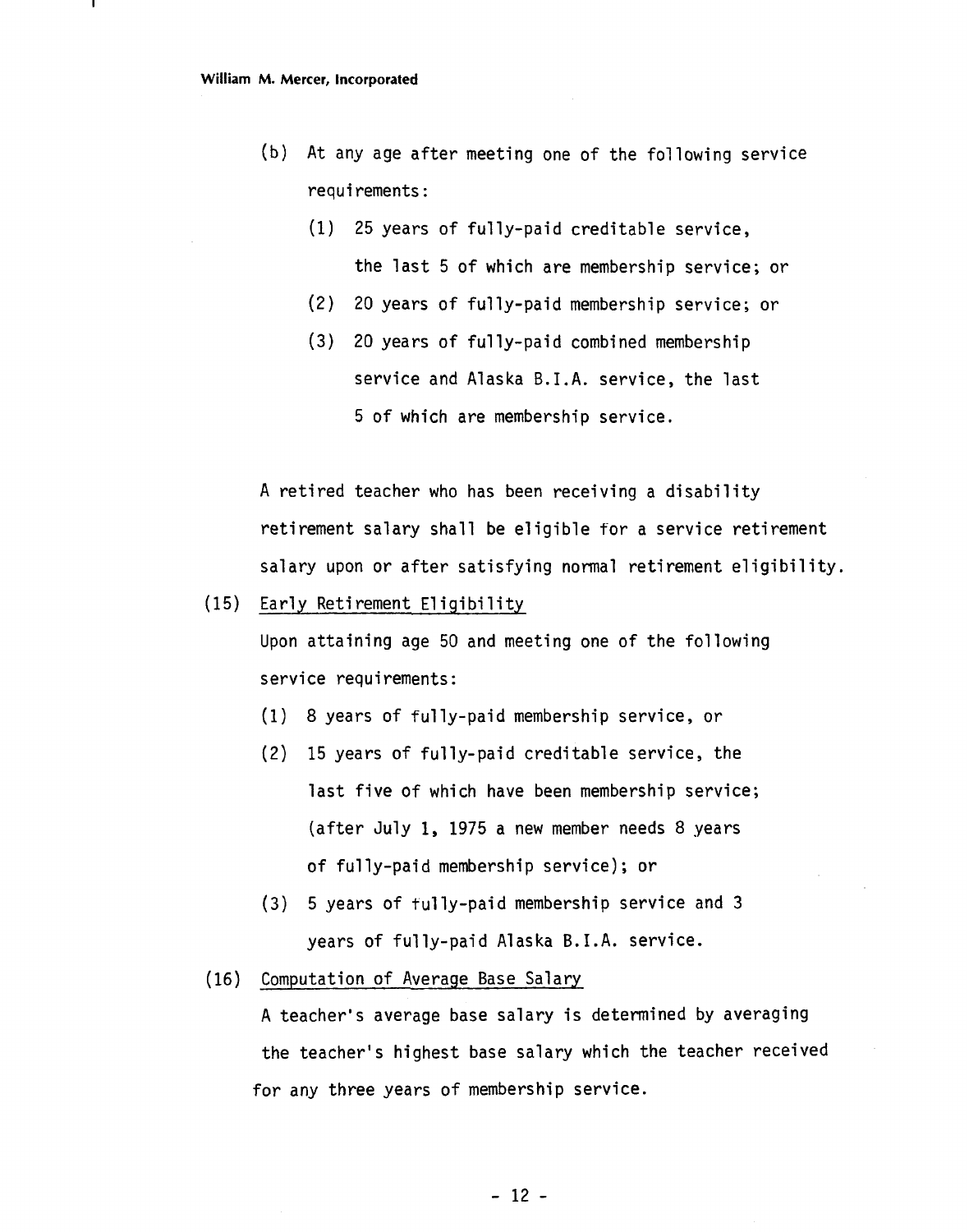(17) Normal Retirement Benefit

The normal retirement benefit is 2% of the teacher's Average Base Salary multiplied by the total number of years of creditable service.

(18) Early Retirement Benefit

A teacher who meets the service requirements tor normal retirement, but not the age requirements, may elect to have reduced payments commence as early as age 50. The reduced Early Retirement Benefit is equal to the actuarial equivalent of the normal retirement benefit.

Indebtedness Owing At Retirement

If on the date of making application for retirement, a teacher has not paid the full amount of his indebtedness including interest to the Retirement Fund, one of the following options may be chosen:

Option 1: The retirement benefit can be withheld until the amount withheld is equal to the outstanding indebtedness.

Option 2: The retirement benefit will be reduced for life by an amount equal to the actuarial equivalent of the outstanding indebtedness at the time of retirement.

Re-employment of a Retired Teacher  $(20)$ 

> If a retired teacher is reemployed in a position covered under the System, the retirement benefit will be suspended during the period of reemployment.

> > $-13 -$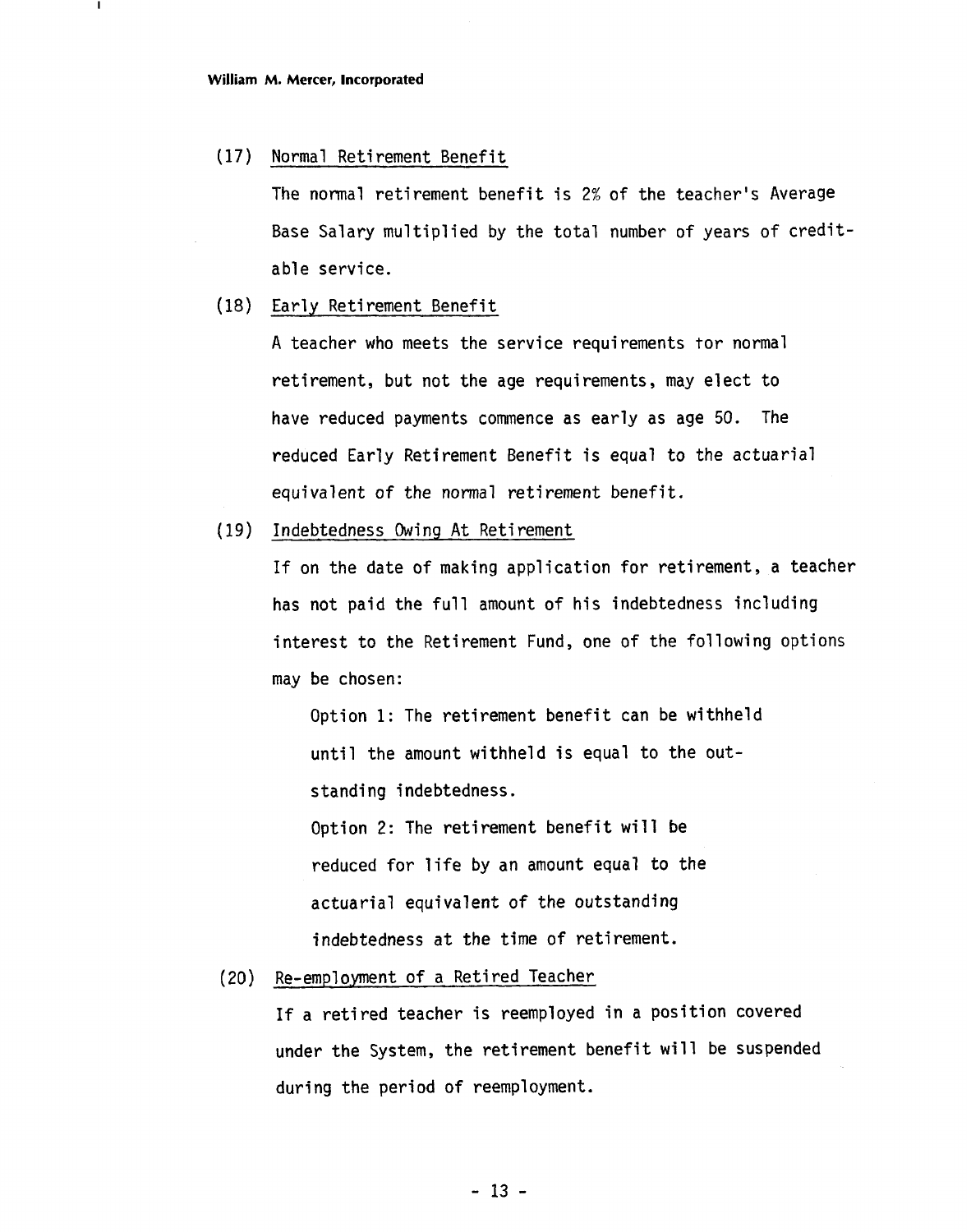During such period of reemployment, retirement contributions are mandatory.

(21) Disability Retirement Benefits

A disability retirement benefit may be paid if a teacher has become permanently disabled before 55 and has at least five years of membership service.

The benefit will be equal to 50% of the disabled teacher's base salary immediately prior to becoming disabled. This benefit will be increased by 10% of the teacher's base salary for each minor child up to a maximum of 40%.

When the disabled teacher attains age 55, the disability benefit will automatically terminate. A normal retirement benefit will be computed as if the teacher had been in membership service during the period of disability, and<br>a service retirement will be granted.

(22) Cost-of-Li ving A1 lowance

An eligible retired teacher who remains in Alaska is entitled to receive an additional cost-of-living allowance equal to 10% of the base retirement benefit.

(23) Post-Retirement Pension Adjustment

When the administrator determines that the cost of living has increased and that the financial condition of the retirement fund permits, all retirement benefits may be increased. The amount of the increase shall be not more

 $-14 -$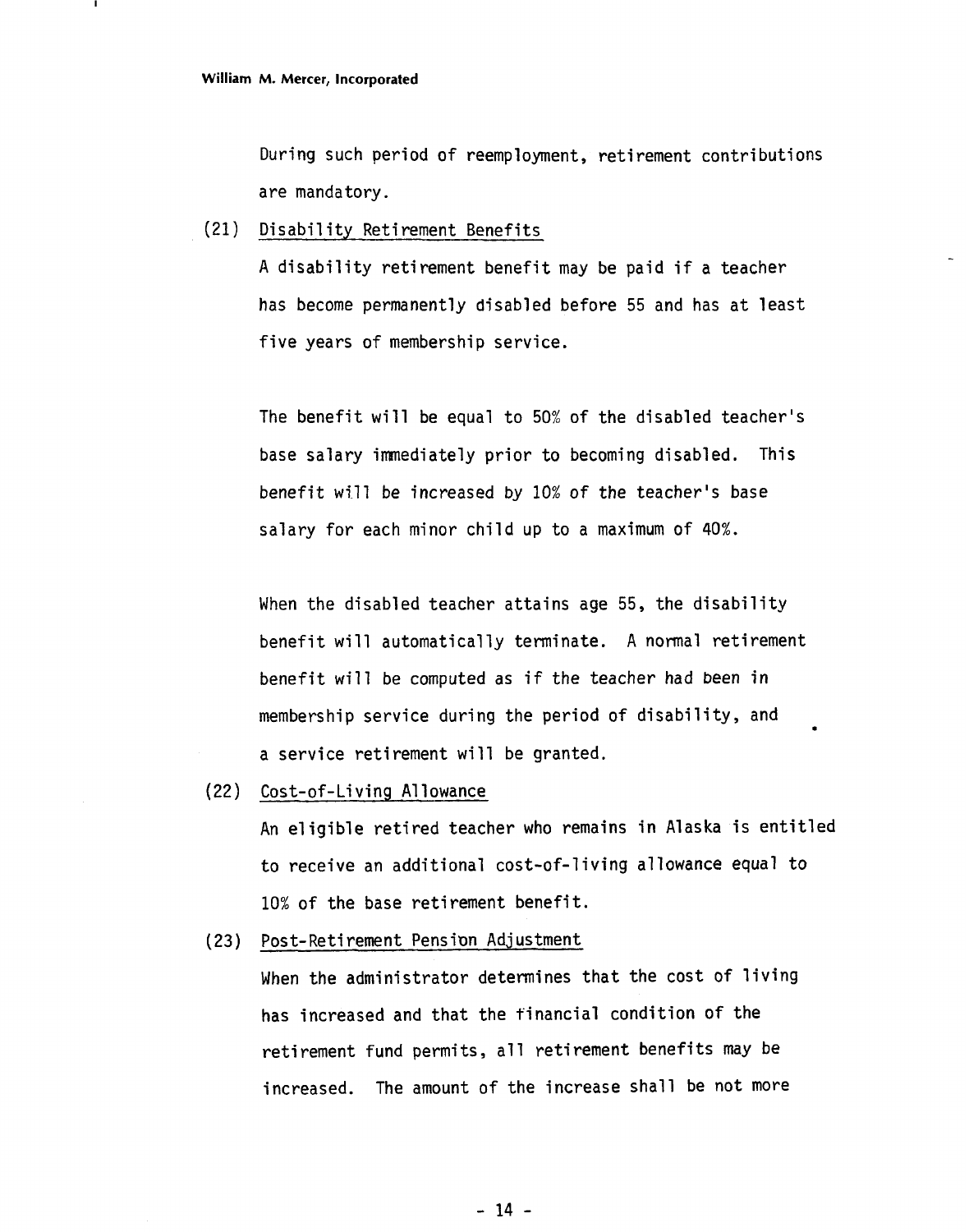than 4% compounded for each year of retirement, reduced by prior Post-Retirement Pension Adjustments.

(24) Lump Sum Death Benefit

Upon death of a member who has made no supplemental contributions or who made supplemental contributions for less than one year, a lump-sum benefit shall be paid to the designated beneficiary. The lump-sum benefit is the teacher's accumulated mandatory contributions with interest thereon. If the teacher is in active service at the time of death, an additional death benefit equal to \$1,000 plus \$100 for each year of membership service (the total not to exceed \$3,000), plus \$500 if the teacher is survived by one or more minor children is also payable.

If the teacher had received a retirement benefit prior to his death, payment shall be his accumulated contributions, plus interest, minus all benefits paid.

(25) Survivor' s A1 lowance

If a teacher dies while in service or while receiving a service or disability retirement benefit, is survived by one or more minor children and has made supplemental contributions for at least one year before his death, his surviving spouse is entitled to the survivor's allowance. The amount of the benefit is 35% of the teacher's base salary imnediately prior to his death or becoming disabled for his spouse and 10% for each minor child up to a maximum of 40%.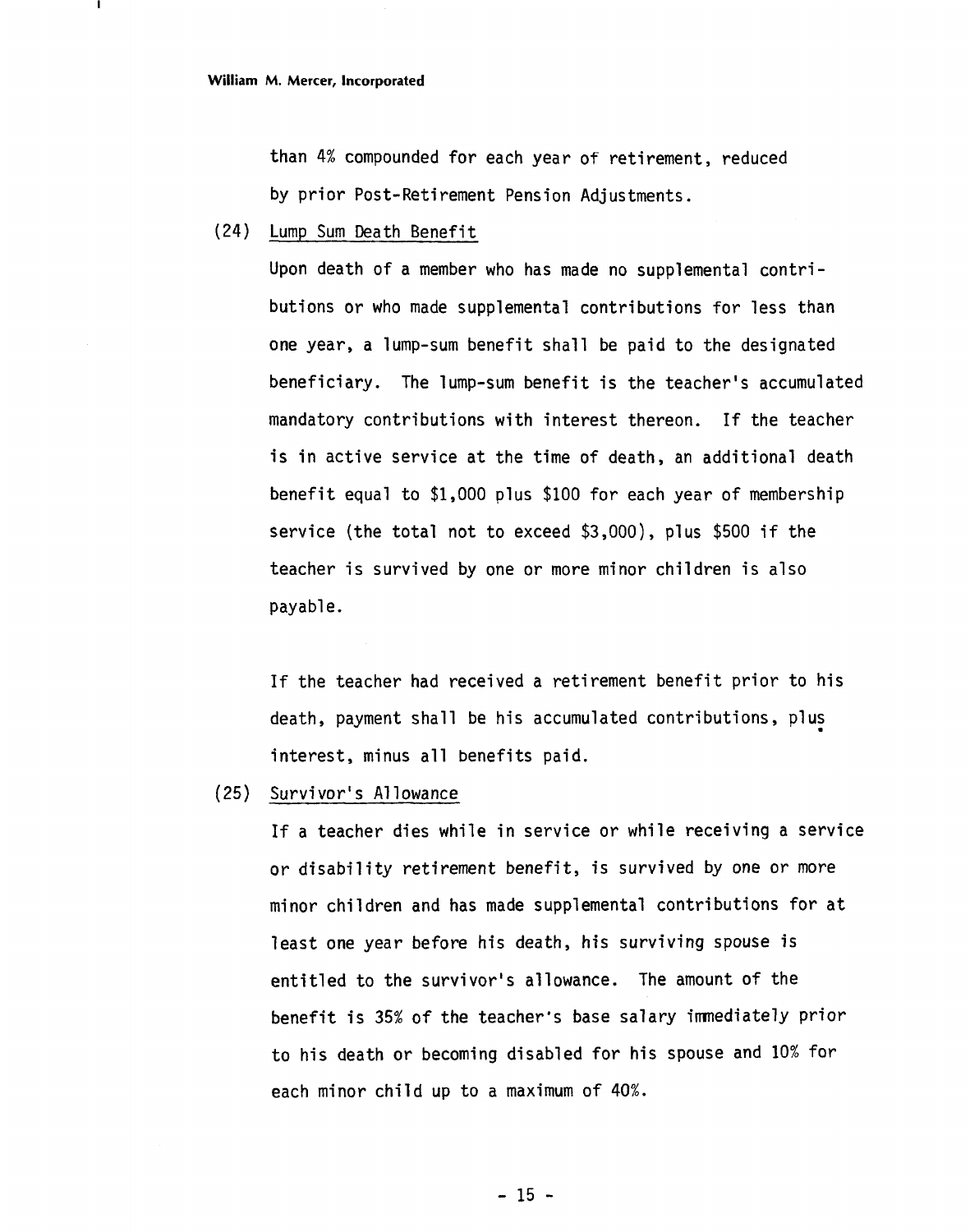# (26) Spouse' s Pension

If a teacher has made supplemental contributions for at least one year and dies while in membership service, or while receiving a disability benefit, or if a teacher has made supplemental contributions for at least 5 years and dies while on retirement or in deferred retirement status, the surviving spouse is entitled to receive the Spouse's Pension. The amount of the benefit is 50% of the service retirement benefit that the deceased teacher was receiving or would have received. The Spouse's Pension commences the month following the member's death. The payment ceases when the spouse dies or remarries.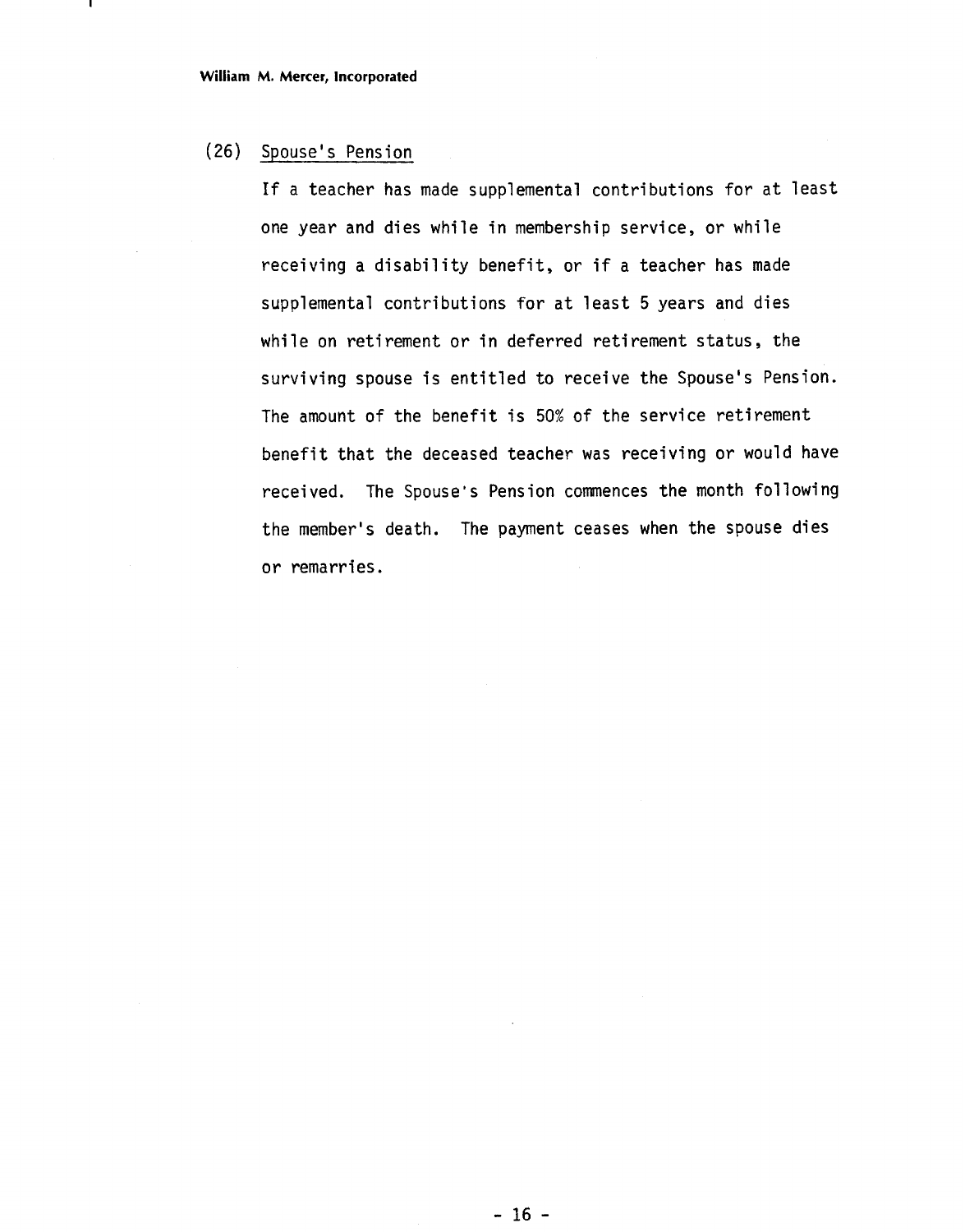#### **William M. Mercer, Incorporated**

 $\mathbf{I}$ 

# 1.2 MISCELLANEOUS INFORMATION

# AS OF JUNE 30

|     |                                 |                            | Active Members |               |          |           |           |           |
|-----|---------------------------------|----------------------------|----------------|---------------|----------|-----------|-----------|-----------|
|     |                                 |                            | 1977           |               | 1978     | 1979      | 1980      | 1981      |
| (1) | Number                          |                            | 7,024          |               | 7,255    | 7,170     | 7,288     | 7,178     |
| (2) | Average Age                     |                            | 37.20          |               | 37.33    | 37.69     | 38.10     | 38.77     |
| (3) | Average Credited<br>Service     |                            | 8.70           |               | 8.84     | 8.97      | 9.09      | 9.56      |
| (4) | Average Annual<br>Salary        |                            | \$22,887       |               | \$25,193 | \$26,807  | \$29,685  | \$32,326  |
|     |                                 | Retirees and Beneficiaries |                |               |          |           |           |           |
| (1) | Number                          |                            | 891            |               | 1,072    | 1,136     | 1,245     | 1,380     |
| (2) | Average Age                     |                            | 63.39          |               | 62.71    | 62.95     | 63.00     | 63.05     |
| (3) | Average Monthly<br>Benefit Base | \$                         | 749            | ${\mathbb S}$ | 787      | \$<br>807 | \$<br>849 | \$<br>911 |
|     | C.0.L.A.                        | \$                         | 42             | \$            | 46       | \$<br>46  | \$<br>50  | \$<br>55  |
|     | P.R.P.A.                        | \$                         | 70             | \$            | 141      | \$<br>129 | \$<br>145 | \$<br>162 |
|     | Total                           | \$                         | 861            | \$            | 974      | \$<br>982 | \$1,044   | \$1,128   |

# Vested Terminations

| (1) | Number                  |               | 286   |
|-----|-------------------------|---------------|-------|
|     | (2) Average Age         |               | 45.80 |
| (3) | Average Monthly Benefit | $\mathcal{S}$ | 675   |

# Not Vested Terminations With Account Balances

| (1) | Number                      | 1,051   |
|-----|-----------------------------|---------|
|     | (2) Average Account Balance | \$4,350 |

 $\mathcal{L}$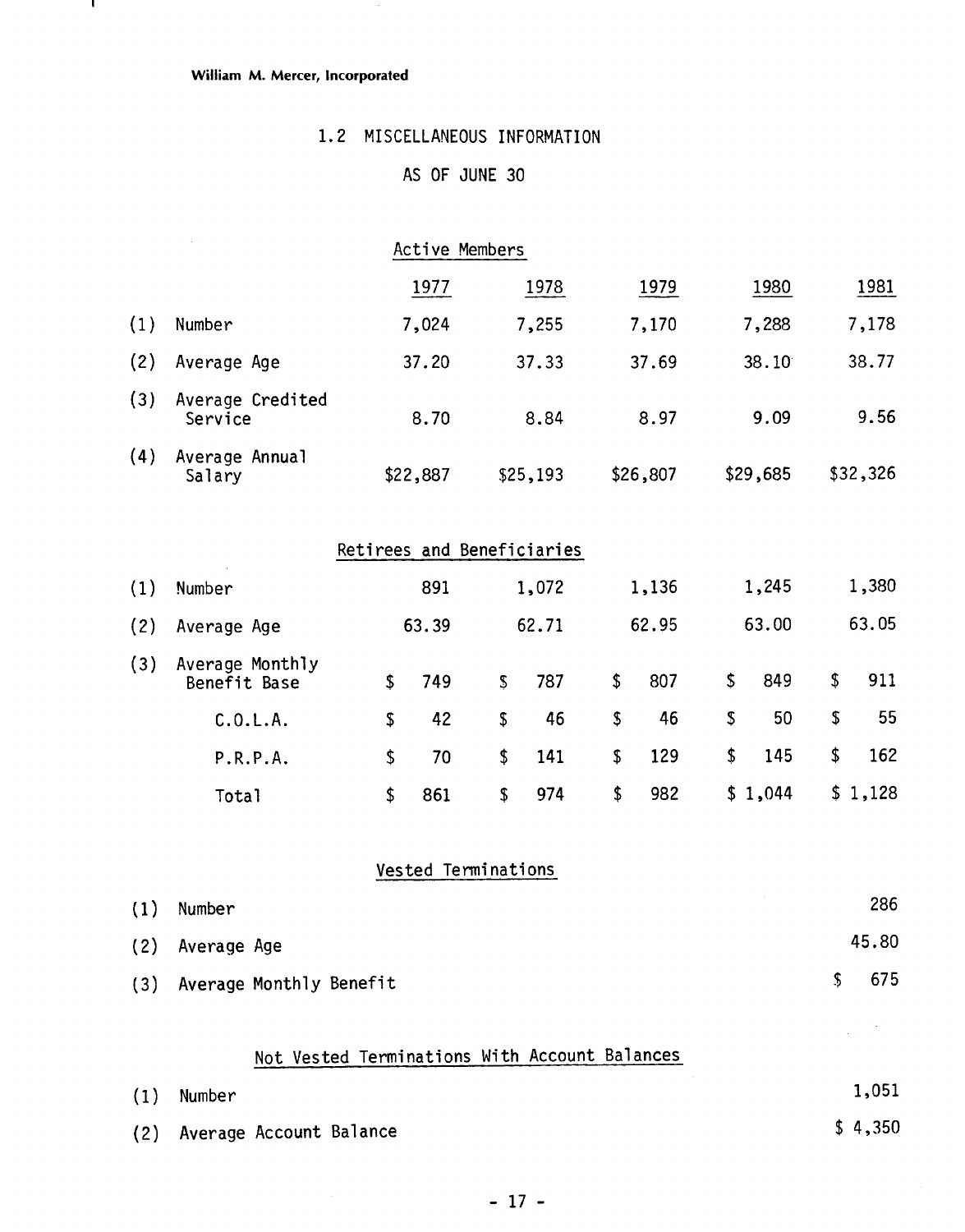**William M. Mercer, Incorporated** 

 $\sim$ 

- 11

# 1.3 RETIREMENT STATISTICS

|                 | 1976        | 1977      | 1978    | 1979      | Retirements in Year Ending June 30<br>1980 | <u>1981</u>     |
|-----------------|-------------|-----------|---------|-----------|--------------------------------------------|-----------------|
| Service:        |             |           |         |           |                                            |                 |
| Number          | 146         | 164       | 97      | 139       | 153                                        | 12 <sup>c</sup> |
| Average Age     | 58.22       | 56.76     | 54.81   | 55.60     | 56.20                                      | 55.70           |
| Average Benefit | \$<br>937   | \$<br>937 | \$1,093 | \$1,145   | \$1,252                                    | \$1,320         |
| Disability:     |             |           |         |           |                                            |                 |
| Number          | 10          | 9         | 8       | 9         | 3                                          | $\epsilon$      |
| Average Age     | 46.33       | 47.41     | 46.56   | 48.03     | 48.76                                      | 42.56           |
| Average Benefit | \$1,013     | \$1,675   | \$1,290 | \$1,546   | \$1,799                                    | \$1,766         |
| Survivor:       |             |           |         |           |                                            |                 |
| Number          | $\mathbf 1$ | 5         | 5       | 12        | 8                                          | 16              |
| Average Age     | 35.71       | 55.59     | 48.45   | 49.85     | 58.25                                      | 53.3            |
| Average Benefit | \$1,172     | \$<br>578 | \$1,110 | 550<br>\$ | \$<br>602                                  | \$<br>95        |
| Total:          |             |           |         |           |                                            |                 |
| Number          | 157         | 178       | 110     | 160       | 164                                        | 15.             |
| Average Age     | 57.31       | 56.26     | 53.92   | 54.74     | 56.16                                      | 55.6            |
| Average Benefit | \$<br>943   | 961<br>\$ | \$1,108 | \$1,123   | \$1,230                                    | \$1,30.         |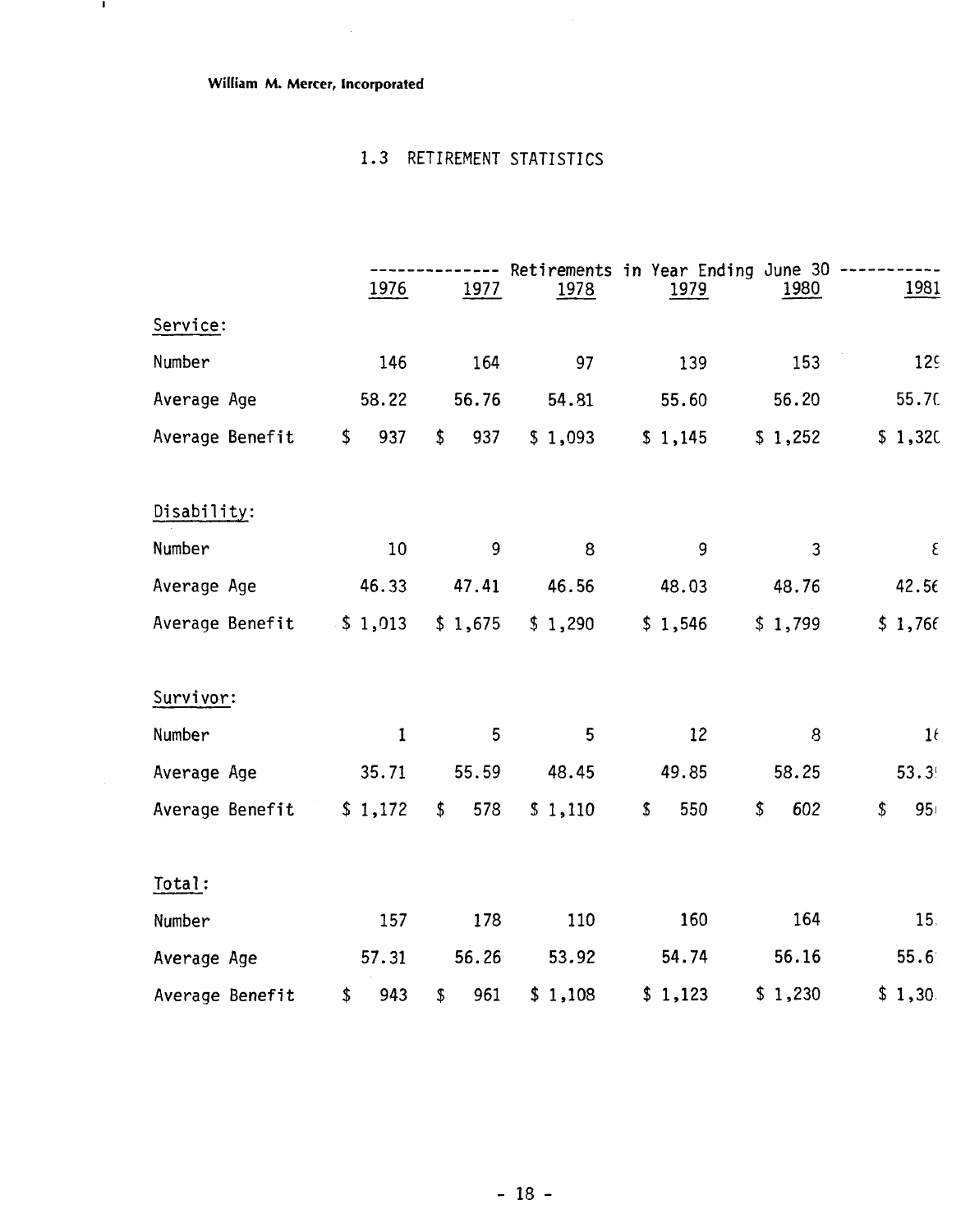|                                                                                       |                                                                                                                                                                                                                    | تعا تہ<br>$\leq$<br>ם אוד כ<br>ا  ج<br>$z$ $z$<br>đ                                                                               | ➤<br>œ<br>ωć<br>せき<br>Z<br>Ţ<br>$\mathbf{z}$<br>$\overline{a}$<br>نعا                                                                                                                                                                                                                                                                                                                                                                                                                                                                                                                                                                                                                                                                                                                                                                                                                     | U<br>$\sigma$<br>$\alpha$<br>$\mathbf{L}$<br>$\mathbf{r}$<br>$\rightarrow$<br>ŧ<br>تعا<br>v<br><b>A</b> |                                         |                                                                                              | $\bar{\mathbf{z}}$<br>$\propto$<br><b>ANNUAL</b><br><b>D</b>                                                                                                                           | ثعا<br>いこ<br>$\rightarrow$ $\leftarrow$<br>£G.<br>v<br>U<br>z<br>RNI                                                                                                                                                                                                                                                                                                                                                                                                                                                                                                                                                                                                                                                 | - 123<br>U<br>$\epsilon$<br>$\propto$<br>$\mathbf{r}$<br>$\omega$ $\omega$ $\approx$ $\approx$<br>◡<br>⊷ ⊄ :<br>⇒<br>$\propto$                                                                    |                                                    |                                                                                                |
|---------------------------------------------------------------------------------------|--------------------------------------------------------------------------------------------------------------------------------------------------------------------------------------------------------------------|-----------------------------------------------------------------------------------------------------------------------------------|-------------------------------------------------------------------------------------------------------------------------------------------------------------------------------------------------------------------------------------------------------------------------------------------------------------------------------------------------------------------------------------------------------------------------------------------------------------------------------------------------------------------------------------------------------------------------------------------------------------------------------------------------------------------------------------------------------------------------------------------------------------------------------------------------------------------------------------------------------------------------------------------|---------------------------------------------------------------------------------------------------------|-----------------------------------------|----------------------------------------------------------------------------------------------|----------------------------------------------------------------------------------------------------------------------------------------------------------------------------------------|----------------------------------------------------------------------------------------------------------------------------------------------------------------------------------------------------------------------------------------------------------------------------------------------------------------------------------------------------------------------------------------------------------------------------------------------------------------------------------------------------------------------------------------------------------------------------------------------------------------------------------------------------------------------------------------------------------------------|---------------------------------------------------------------------------------------------------------------------------------------------------------------------------------------------------|----------------------------------------------------|------------------------------------------------------------------------------------------------|
|                                                                                       |                                                                                                                                                                                                                    | $\alpha$<br>$\sigma$                                                                                                              | ت<br>$\blacktriangleleft$<br>ستع                                                                                                                                                                                                                                                                                                                                                                                                                                                                                                                                                                                                                                                                                                                                                                                                                                                          | Тg.<br>$\leq$                                                                                           |                                         |                                                                                              | 電                                                                                                                                                                                      | F(2)                                                                                                                                                                                                                                                                                                                                                                                                                                                                                                                                                                                                                                                                                                                 |                                                                                                                                                                                                   |                                                    |                                                                                                |
|                                                                                       | $\mathbf{E} \in \mathbf{S}$<br>$\leq$ $\alpha$                                                                                                                                                                     | ند ما                                                                                                                             | ് പ<br>∢ ७<br>EN XXX<br>$\leq \alpha$                                                                                                                                                                                                                                                                                                                                                                                                                                                                                                                                                                                                                                                                                                                                                                                                                                                     | ು ಎ<br>べい<br>$\Rightarrow$<br>ż.<br>'z z<br>i⊄ Œ                                                        |                                         | С.<br>$ {\bf{c}} $ $\alpha$<br><b>ERVIN</b><br>GROUI<br>v.                                   | ه بعد ه<br>$\overline{\mathbf{z}}$ $\overline{\mathbf{C}}$ $\overline{\mathbf{O}}$                                                                                                     | ' ລະ<br>< は む<br>527<br>l⊲ct Ω≤                                                                                                                                                                                                                                                                                                                                                                                                                                                                                                                                                                                                                                                                                      | - ಬ<br>$\blacktriangleleft$<br>$\oplus$<br>E.<br>$>\infty$                                                                                                                                        |                                                    |                                                                                                |
|                                                                                       | $\mathbf{a}$<br>い                                                                                                                                                                                                  | تنا<br>ت<br>ω<br>a.                                                                                                               | $\mathbb Z$<br>$\overline{\phantom{a}}$<br>$\epsilon$<br>U)                                                                                                                                                                                                                                                                                                                                                                                                                                                                                                                                                                                                                                                                                                                                                                                                                               | z<br>⊷<br>$\triangleleft$<br>極                                                                          |                                         |                                                                                              | 12<br>ت<br>ثط<br>م                                                                                                                                                                     | ≈<br>$\approx$<br>۰U                                                                                                                                                                                                                                                                                                                                                                                                                                                                                                                                                                                                                                                                                                 | モ<br>≈<br>إسبق<br>$\blacktriangleleft$<br>£.                                                                                                                                                      |                                                    |                                                                                                |
|                                                                                       | <b>EE E SIF E SIE</b>                                                                                                                                                                                              |                                                                                                                                   | $\bullet$<br>im colmimi                                                                                                                                                                                                                                                                                                                                                                                                                                                                                                                                                                                                                                                                                                                                                                                                                                                                   | $\bullet$<br>$\sim$<br>a doocddonon wo                                                                  |                                         | $\sim$ $ \sim$ $\sim$ $-$                                                                    | $\frac{1}{2}$ and $\frac{1}{2}$ and $\frac{1}{2}$ and $\frac{1}{2}$ and $\frac{1}{2}$ and $\frac{1}{2}$ and $\frac{1}{2}$<br>$ N \cap \Phi $ to the $\alpha$ $ \sigma $ the $ \sigma $ | x c<br>Ë.<br>$\sim$ $\sigma$<br>$ \alpha  \alpha \propto \Gamma  \alpha  \omega$ of $ \alpha  \alpha \propto \Gamma  \alpha  \omega$<br>$\sigma$ in in $\sim$ or $\alpha$ in $\sim$ or $\sim$ m/c<br>$-$ - 0.000 $\sim$ 0.1000 $\sim$ 0.000 $\sim$<br>$\begin{array}{c} \circ \mathbf{c} \\ \mathbf{c} \\ \mathbf{c} \\ \mathbf{c} \\ \mathbf{c} \\ \mathbf{c} \\ \mathbf{c} \\ \mathbf{c} \\ \mathbf{c} \\ \mathbf{c} \\ \mathbf{c} \\ \mathbf{c} \\ \mathbf{c} \\ \mathbf{c} \\ \mathbf{c} \\ \mathbf{c} \\ \mathbf{c} \\ \mathbf{c} \\ \mathbf{c} \\ \mathbf{c} \\ \mathbf{c} \\ \mathbf{c} \\ \mathbf{c} \\ \mathbf{c} \\ \mathbf{c} \\ \mathbf{c} \\ \mathbf{c} \\ \mathbf{c} \\ \mathbf{c} \\ \mathbf{c} \\ \$ | $\sigma$ is $\sigma$<br>$P$ $m \leftrightarrow 0$ $\infty$ $\infty$ $\infty$ $\rightarrow$ $m \times 0$ $\sim$<br>$\omega \propto \omega \propto \omega \propto \omega$ . $\omega \propto \omega$ |                                                    |                                                                                                |
|                                                                                       |                                                                                                                                                                                                                    |                                                                                                                                   | $\infty \propto \infty$                                                                                                                                                                                                                                                                                                                                                                                                                                                                                                                                                                                                                                                                                                                                                                                                                                                                   |                                                                                                         |                                         |                                                                                              |                                                                                                                                                                                        | $\overline{\phantom{a}}$<br>$\sim$ $-$                                                                                                                                                                                                                                                                                                                                                                                                                                                                                                                                                                                                                                                                               |                                                                                                                                                                                                   |                                                    |                                                                                                |
|                                                                                       |                                                                                                                                                                                                                    |                                                                                                                                   |                                                                                                                                                                                                                                                                                                                                                                                                                                                                                                                                                                                                                                                                                                                                                                                                                                                                                           | $\bullet$ $\bullet$ $\bullet$                                                                           |                                         |                                                                                              |                                                                                                                                                                                        | $\alpha$<br><b>ت</b>                                                                                                                                                                                                                                                                                                                                                                                                                                                                                                                                                                                                                                                                                                 |                                                                                                                                                                                                   |                                                    |                                                                                                |
|                                                                                       |                                                                                                                                                                                                                    |                                                                                                                                   | $\blacktriangleleft$                                                                                                                                                                                                                                                                                                                                                                                                                                                                                                                                                                                                                                                                                                                                                                                                                                                                      |                                                                                                         |                                         |                                                                                              |                                                                                                                                                                                        | $\ddot{\phantom{a}}$                                                                                                                                                                                                                                                                                                                                                                                                                                                                                                                                                                                                                                                                                                 | ℃                                                                                                                                                                                                 |                                                    |                                                                                                |
|                                                                                       |                                                                                                                                                                                                                    | يسي عبي                                                                                                                           | $\ddot{\phantom{0}}$                                                                                                                                                                                                                                                                                                                                                                                                                                                                                                                                                                                                                                                                                                                                                                                                                                                                      | $\rightarrow$                                                                                           |                                         |                                                                                              |                                                                                                                                                                                        | $\sim$                                                                                                                                                                                                                                                                                                                                                                                                                                                                                                                                                                                                                                                                                                               | $\sim$                                                                                                                                                                                            |                                                    |                                                                                                |
|                                                                                       |                                                                                                                                                                                                                    | $\overline{\phantom{a}}$                                                                                                          |                                                                                                                                                                                                                                                                                                                                                                                                                                                                                                                                                                                                                                                                                                                                                                                                                                                                                           | $\sigma -$                                                                                              |                                         |                                                                                              |                                                                                                                                                                                        | ۱¢۰                                                                                                                                                                                                                                                                                                                                                                                                                                                                                                                                                                                                                                                                                                                  | $\overline{\phantom{a}}$                                                                                                                                                                          |                                                    |                                                                                                |
|                                                                                       | $\sigma$ and $\sigma$ and $\sigma$ and $\sigma$<br>$ \alpha$ $\alpha$ $\omega$ $\omega$ $\alpha$ $\alpha$ $\alpha$ $\alpha$<br>$\circ \circ \mathfrak{w} \circ \mathfrak{w} \circ \mathfrak{w} \circ \mathfrak{w}$ | $N \rightarrow \infty$ of $\sigma$ of $\sigma \rightarrow \infty$<br>$ \infty$ $\circ$ $\circ$ $\sim$ $\sim$ $\sim$ $\sim$ $\sim$ | 44<br>$\alpha$ G $\alpha$ d $\alpha$ d $\alpha$ D $\alpha$ D $\alpha$<br>$M_{\rm H} \approx 2.00$<br>A 4 N'ON 0 0 10 X 10 4 N N<br><b>G &amp; L &amp; V Q L V &amp; Q &amp; H V</b><br>a d o c r r o a n c n —<br>$\begin{array}{c} \mathcal{N} \times \mathcal{N} \times \mathcal{N} \times \mathcal{N} \times \mathcal{N} \times \mathcal{N} \times \mathcal{N} \times \mathcal{N} \times \mathcal{N} \times \mathcal{N} \times \mathcal{N} \times \mathcal{N} \times \mathcal{N} \times \mathcal{N} \times \mathcal{N} \times \mathcal{N} \times \mathcal{N} \times \mathcal{N} \times \mathcal{N} \times \mathcal{N} \times \mathcal{N} \times \mathcal{N} \times \mathcal{N} \times \mathcal{N} \times \mathcal{N} \times \mathcal{N} \times \mathcal{N$<br>$\begin{array}{ccccccccccccc}\n\mathbf{C} & \mathbf{A} & \mathbf{C} & \mathbf{C} & \mathbf{C} & \mathbf{C}\n\end{array}$ | GEEONGNMMFCOO                                                                                           |                                         | ≂ : თ<br>$\begin{array}{ccc} \bullet & \bullet & \bullet & \bullet \end{array}$<br>oinc no n | $\left[ -1 \right]$ and $\left[ -1 \right]$ and $\left[ -1 \right]$ and $\left[ -1 \right]$ and $\left[ -1 \right]$ and $\left[ -1 \right]$ and $\left[ -1 \right]$<br>$\sim$ $ -$     | ie.<br>$N$ in $\alpha$ is $\alpha \vdash \tau$<br>$P$ $Q$ $C$ $Q$ $Q$ $Q$ $N$ $N$ $m$<br>$H \leftrightarrow F$ to the $N$                                                                                                                                                                                                                                                                                                                                                                                                                                                                                                                                                                                            | $\sim$<br>$ \alpha$ $\alpha$ $\sigma$ $\alpha$ $\alpha$ $\alpha$<br>NNNNNMMM <del>ddd</del>                                                                                                       |                                                    |                                                                                                |
|                                                                                       |                                                                                                                                                                                                                    |                                                                                                                                   | $\infty$                                                                                                                                                                                                                                                                                                                                                                                                                                                                                                                                                                                                                                                                                                                                                                                                                                                                                  | $\blacktriangleleft$                                                                                    |                                         | ᡇᢁ<br>$\blacksquare$                                                                         |                                                                                                                                                                                        | $\bullet$                                                                                                                                                                                                                                                                                                                                                                                                                                                                                                                                                                                                                                                                                                            | $\sim$                                                                                                                                                                                            |                                                    |                                                                                                |
|                                                                                       | ٠                                                                                                                                                                                                                  |                                                                                                                                   | $\sim$                                                                                                                                                                                                                                                                                                                                                                                                                                                                                                                                                                                                                                                                                                                                                                                                                                                                                    | $\sim$                                                                                                  |                                         | $\blacksquare$                                                                               |                                                                                                                                                                                        | $\epsilon$                                                                                                                                                                                                                                                                                                                                                                                                                                                                                                                                                                                                                                                                                                           | o.                                                                                                                                                                                                |                                                    |                                                                                                |
|                                                                                       | ₩<br>$\bullet$                                                                                                                                                                                                     |                                                                                                                                   | ٠<br>iN.                                                                                                                                                                                                                                                                                                                                                                                                                                                                                                                                                                                                                                                                                                                                                                                                                                                                                  | ه                                                                                                       |                                         | ∶, er<br>$\sim$<br>1. B                                                                      |                                                                                                                                                                                        | $\sim$ $-$                                                                                                                                                                                                                                                                                                                                                                                                                                                                                                                                                                                                                                                                                                           | кÞ<br>ice.                                                                                                                                                                                        |                                                    |                                                                                                |
|                                                                                       | o.<br>$\bullet$                                                                                                                                                                                                    |                                                                                                                                   |                                                                                                                                                                                                                                                                                                                                                                                                                                                                                                                                                                                                                                                                                                                                                                                                                                                                                           |                                                                                                         |                                         | o<br>$\sim$                                                                                  |                                                                                                                                                                                        | $\leftarrow$<br>¢.                                                                                                                                                                                                                                                                                                                                                                                                                                                                                                                                                                                                                                                                                                   | w.<br>$\sim$                                                                                                                                                                                      |                                                    |                                                                                                |
|                                                                                       | ≂<br>$\overline{ }$<br>$\begin{array}{cccccccccc} 0 & 0 & 0 & 0 \\ 0 & 0 & 0 & 0 \\ 0 & 0 & 0 & 0 \\ \end{array}$<br>$\circ$ in $\circ$                                                                            |                                                                                                                                   | $\sim$<br>ഗത                                                                                                                                                                                                                                                                                                                                                                                                                                                                                                                                                                                                                                                                                                                                                                                                                                                                              | $\mathbf{D} \sim \mathbf{C}$                                                                            |                                         | ক ⊙<br>$\omega$ is $\omega$<br>IN N MIM                                                      |                                                                                                                                                                                        | ∼<br>$\star x$                                                                                                                                                                                                                                                                                                                                                                                                                                                                                                                                                                                                                                                                                                       | ₹<br>o.                                                                                                                                                                                           |                                                    |                                                                                                |
|                                                                                       | ᡡ<br>∼<br><b>SC</b>                                                                                                                                                                                                |                                                                                                                                   | $\bullet$                                                                                                                                                                                                                                                                                                                                                                                                                                                                                                                                                                                                                                                                                                                                                                                                                                                                                 |                                                                                                         |                                         | $\mathbf{I}$<br>⊂∷ທ                                                                          |                                                                                                                                                                                        | . G                                                                                                                                                                                                                                                                                                                                                                                                                                                                                                                                                                                                                                                                                                                  | ÷<br>ూ                                                                                                                                                                                            |                                                    |                                                                                                |
|                                                                                       | ≎                                                                                                                                                                                                                  |                                                                                                                                   |                                                                                                                                                                                                                                                                                                                                                                                                                                                                                                                                                                                                                                                                                                                                                                                                                                                                                           | $\circ$                                                                                                 |                                         | ۰<br>$\circ$<br>$\blacktriangledown$                                                         |                                                                                                                                                                                        | ∘                                                                                                                                                                                                                                                                                                                                                                                                                                                                                                                                                                                                                                                                                                                    |                                                                                                                                                                                                   |                                                    |                                                                                                |
|                                                                                       | د<br>A.<br>⊷<br>$\Box$<br>NNMM did mmolo whit of the                                                                                                                                                               | $\infty$<br>$\overline{\phantom{0}}$<br>↤<br>$\sim$                                                                               | ه<br>r:<br>Ö<br>Ğ.<br>$\sim$<br>$\bullet$<br>$\sim$<br>$\sim$<br>$\sim$                                                                                                                                                                                                                                                                                                                                                                                                                                                                                                                                                                                                                                                                                                                                                                                                                   | ٠o<br>$\sim$<br>$\sim$<br>$\mathbf{N}$ .<br>$\sim$                                                      |                                         | ⋖<br>⊢<br>$\circ$<br>÷.                                                                      | $\bm{x}$<br>r                                                                                                                                                                          | ۱o<br>$\overline{\phantom{a}}$<br>$\sim$<br>r'<br>$\sim$<br>C<br>$\sim$<br>$\sim$<br>$\sim$                                                                                                                                                                                                                                                                                                                                                                                                                                                                                                                                                                                                                          | ١¢<br>$\sim$<br>$\sim$<br>$\sim$<br>$\sim$                                                                                                                                                        |                                                    |                                                                                                |
|                                                                                       |                                                                                                                                                                                                                    |                                                                                                                                   |                                                                                                                                                                                                                                                                                                                                                                                                                                                                                                                                                                                                                                                                                                                                                                                                                                                                                           | $\mathbf{L}$<br>Ü<br>إسبار<br>$\Rightarrow$<br>$\alpha$<br>نعا<br>$\mathcal{L}^{\pm}$<br>w              | υ.<br>Δ.<br>$\bar{E}$<br>$\propto$<br>U | U<br>×.<br>⋗<br>÷                                                                            | GROUPS                                                                                                                                                                                 |                                                                                                                                                                                                                                                                                                                                                                                                                                                                                                                                                                                                                                                                                                                      |                                                                                                                                                                                                   |                                                    | 1.4(a) ANNUAL EARNINGS BY AGE AND SERVICE<br>AND SERVICE GROUPS BY AGE GROUPS<br><b>ACTIVE</b> |
|                                                                                       |                                                                                                                                                                                                                    |                                                                                                                                   | ທ⊶                                                                                                                                                                                                                                                                                                                                                                                                                                                                                                                                                                                                                                                                                                                                                                                                                                                                                        | ن∙<br>$\overline{\phantom{a}}$<br>G.<br>><br>Œ                                                          | نت ت                                    | $\propto \infty$<br>$\ddot{\circ}$                                                           | $\alpha$ m<br>⋍                                                                                                                                                                        |                                                                                                                                                                                                                                                                                                                                                                                                                                                                                                                                                                                                                                                                                                                      |                                                                                                                                                                                                   |                                                    |                                                                                                |
|                                                                                       | 0                                                                                                                                                                                                                  | t.                                                                                                                                | ▿<br>-<br>¢<br>Œ.                                                                                                                                                                                                                                                                                                                                                                                                                                                                                                                                                                                                                                                                                                                                                                                                                                                                         | o.<br>$\blacksquare$<br>S.<br>$\overline{\phantom{0}}$                                                  | $\scriptstyle\sim$<br>0                 | ъe                                                                                           | $\sim$<br>c                                                                                                                                                                            | S.<br>$\sim$                                                                                                                                                                                                                                                                                                                                                                                                                                                                                                                                                                                                                                                                                                         | ÷                                                                                                                                                                                                 | ت<br>$\blacksquare$<br>⊷<br>$\mathbf{\Box}$<br>£., |                                                                                                |
| ぽっしょうりょう<br><b>UOII</b>                                                               | $1$ $N$ $\leftrightarrow$ $10$ $M$ $\leftrightarrow$ $20$ $Q$ $\&$ $m$ $N$                                                                                                                                         |                                                                                                                                   |                                                                                                                                                                                                                                                                                                                                                                                                                                                                                                                                                                                                                                                                                                                                                                                                                                                                                           | $\circ$                                                                                                 |                                         | $\circ$ $\circ$ $\circ$ $\circ$                                                              | $\bullet$                                                                                                                                                                              | cio di dia d                                                                                                                                                                                                                                                                                                                                                                                                                                                                                                                                                                                                                                                                                                         |                                                                                                                                                                                                   | 7544656956-<br>$\alpha - \infty$                   |                                                                                                |
|                                                                                       |                                                                                                                                                                                                                    | $\sim 10^{-1}$                                                                                                                    |                                                                                                                                                                                                                                                                                                                                                                                                                                                                                                                                                                                                                                                                                                                                                                                                                                                                                           | $\circ$                                                                                                 | ာ င                                     |                                                                                              |                                                                                                                                                                                        |                                                                                                                                                                                                                                                                                                                                                                                                                                                                                                                                                                                                                                                                                                                      |                                                                                                                                                                                                   |                                                    |                                                                                                |
|                                                                                       |                                                                                                                                                                                                                    |                                                                                                                                   |                                                                                                                                                                                                                                                                                                                                                                                                                                                                                                                                                                                                                                                                                                                                                                                                                                                                                           |                                                                                                         |                                         |                                                                                              |                                                                                                                                                                                        |                                                                                                                                                                                                                                                                                                                                                                                                                                                                                                                                                                                                                                                                                                                      |                                                                                                                                                                                                   |                                                    |                                                                                                |
| $\mathbf{1}$ $\mathbf{3}$ $\mathbf{1}$ $\mathbf{1}$                                   | $  \alpha$ $n \alpha$ $-$                                                                                                                                                                                          |                                                                                                                                   |                                                                                                                                                                                                                                                                                                                                                                                                                                                                                                                                                                                                                                                                                                                                                                                                                                                                                           |                                                                                                         | $\epsilon$                              | $C \subset C$ if                                                                             | io o olo c                                                                                                                                                                             |                                                                                                                                                                                                                                                                                                                                                                                                                                                                                                                                                                                                                                                                                                                      |                                                                                                                                                                                                   | $-\infty$ $\infty$ $\infty$ $\sim$                 |                                                                                                |
|                                                                                       |                                                                                                                                                                                                                    |                                                                                                                                   |                                                                                                                                                                                                                                                                                                                                                                                                                                                                                                                                                                                                                                                                                                                                                                                                                                                                                           |                                                                                                         | ÷c                                      |                                                                                              |                                                                                                                                                                                        |                                                                                                                                                                                                                                                                                                                                                                                                                                                                                                                                                                                                                                                                                                                      |                                                                                                                                                                                                   | $\frac{1}{2}$                                      |                                                                                                |
|                                                                                       |                                                                                                                                                                                                                    |                                                                                                                                   | m, m, m, m                                                                                                                                                                                                                                                                                                                                                                                                                                                                                                                                                                                                                                                                                                                                                                                                                                                                                | $\sim$ $-$                                                                                              | $\tilde{\mathcal{C}}$                   |                                                                                              |                                                                                                                                                                                        |                                                                                                                                                                                                                                                                                                                                                                                                                                                                                                                                                                                                                                                                                                                      |                                                                                                                                                                                                   |                                                    |                                                                                                |
|                                                                                       |                                                                                                                                                                                                                    |                                                                                                                                   |                                                                                                                                                                                                                                                                                                                                                                                                                                                                                                                                                                                                                                                                                                                                                                                                                                                                                           |                                                                                                         |                                         |                                                                                              |                                                                                                                                                                                        | ⊂                                                                                                                                                                                                                                                                                                                                                                                                                                                                                                                                                                                                                                                                                                                    |                                                                                                                                                                                                   | $\sigma$                                           |                                                                                                |
| ∩ו חוד <del>ס</del><br>$\mathbf{r}$ : $\mathbf{r}$                                    |                                                                                                                                                                                                                    | へんぺつよつか                                                                                                                           | フラフクード1                                                                                                                                                                                                                                                                                                                                                                                                                                                                                                                                                                                                                                                                                                                                                                                                                                                                                   | $P$ $m$ $P$ $\alpha$ $m$ $m$                                                                            |                                         | c                                                                                            |                                                                                                                                                                                        | c                                                                                                                                                                                                                                                                                                                                                                                                                                                                                                                                                                                                                                                                                                                    |                                                                                                                                                                                                   | عہ<br>∸                                            |                                                                                                |
| $\bullet$                                                                             |                                                                                                                                                                                                                    |                                                                                                                                   |                                                                                                                                                                                                                                                                                                                                                                                                                                                                                                                                                                                                                                                                                                                                                                                                                                                                                           |                                                                                                         |                                         | <u>ທ</u> ຕ                                                                                   |                                                                                                                                                                                        |                                                                                                                                                                                                                                                                                                                                                                                                                                                                                                                                                                                                                                                                                                                      |                                                                                                                                                                                                   | $\overline{\phantom{a}}$<br>$\sim$                 |                                                                                                |
| <b>0.010.01.010.010.0</b><br><b>vo</b><br>$\bullet$<br>« « ojo n o n o njo n o n o nj |                                                                                                                                                                                                                    | $\sim$                                                                                                                            |                                                                                                                                                                                                                                                                                                                                                                                                                                                                                                                                                                                                                                                                                                                                                                                                                                                                                           |                                                                                                         | $\mathbf{c}$ $\mathbf{r}$               |                                                                                              |                                                                                                                                                                                        |                                                                                                                                                                                                                                                                                                                                                                                                                                                                                                                                                                                                                                                                                                                      |                                                                                                                                                                                                   | c                                                  |                                                                                                |
| $\bullet$<br>$\mathbf{r}$                                                             |                                                                                                                                                                                                                    |                                                                                                                                   | ぽ HOOOPMSIO 40 m 1<br><b>AONGOMONDMAA</b>                                                                                                                                                                                                                                                                                                                                                                                                                                                                                                                                                                                                                                                                                                                                                                                                                                                 |                                                                                                         |                                         |                                                                                              |                                                                                                                                                                                        |                                                                                                                                                                                                                                                                                                                                                                                                                                                                                                                                                                                                                                                                                                                      | booboobo.cc                                                                                                                                                                                       | <u>ഗത</u>                                          |                                                                                                |
| ₩ თ<br>$\overline{r}$<br>$\bullet$                                                    |                                                                                                                                                                                                                    |                                                                                                                                   |                                                                                                                                                                                                                                                                                                                                                                                                                                                                                                                                                                                                                                                                                                                                                                                                                                                                                           |                                                                                                         |                                         |                                                                                              | ≎                                                                                                                                                                                      |                                                                                                                                                                                                                                                                                                                                                                                                                                                                                                                                                                                                                                                                                                                      |                                                                                                                                                                                                   |                                                    |                                                                                                |
| $\blacksquare$                                                                        | すらすとりらき149150005                                                                                                                                                                                                   |                                                                                                                                   | e                                                                                                                                                                                                                                                                                                                                                                                                                                                                                                                                                                                                                                                                                                                                                                                                                                                                                         | <b>HHNGNHAMNOCOM</b>                                                                                    |                                         |                                                                                              | 00 ທ                                                                                                                                                                                   |                                                                                                                                                                                                                                                                                                                                                                                                                                                                                                                                                                                                                                                                                                                      | - ၁- ၁- ၁                                                                                                                                                                                         |                                                    |                                                                                                |
| ۰<br>$\circ$ $\circ$                                                                  |                                                                                                                                                                                                                    |                                                                                                                                   | ာ                                                                                                                                                                                                                                                                                                                                                                                                                                                                                                                                                                                                                                                                                                                                                                                                                                                                                         |                                                                                                         |                                         |                                                                                              |                                                                                                                                                                                        |                                                                                                                                                                                                                                                                                                                                                                                                                                                                                                                                                                                                                                                                                                                      |                                                                                                                                                                                                   |                                                    |                                                                                                |
| ⊏<br>Æ<br>÷.                                                                          | m<br>$\mathbf{r}$<br>$\sim$                                                                                                                                                                                        | ۰٥<br>ూ<br>$\overline{\phantom{a}}$                                                                                               | N<br>≎<br>ທ<br>œ<br>∙                                                                                                                                                                                                                                                                                                                                                                                                                                                                                                                                                                                                                                                                                                                                                                                                                                                                     | $\sim$<br>عہ                                                                                            | ≍                                       | ĩС.                                                                                          |                                                                                                                                                                                        |                                                                                                                                                                                                                                                                                                                                                                                                                                                                                                                                                                                                                                                                                                                      |                                                                                                                                                                                                   | $\alpha$<br>r                                      |                                                                                                |

 $\sim 100$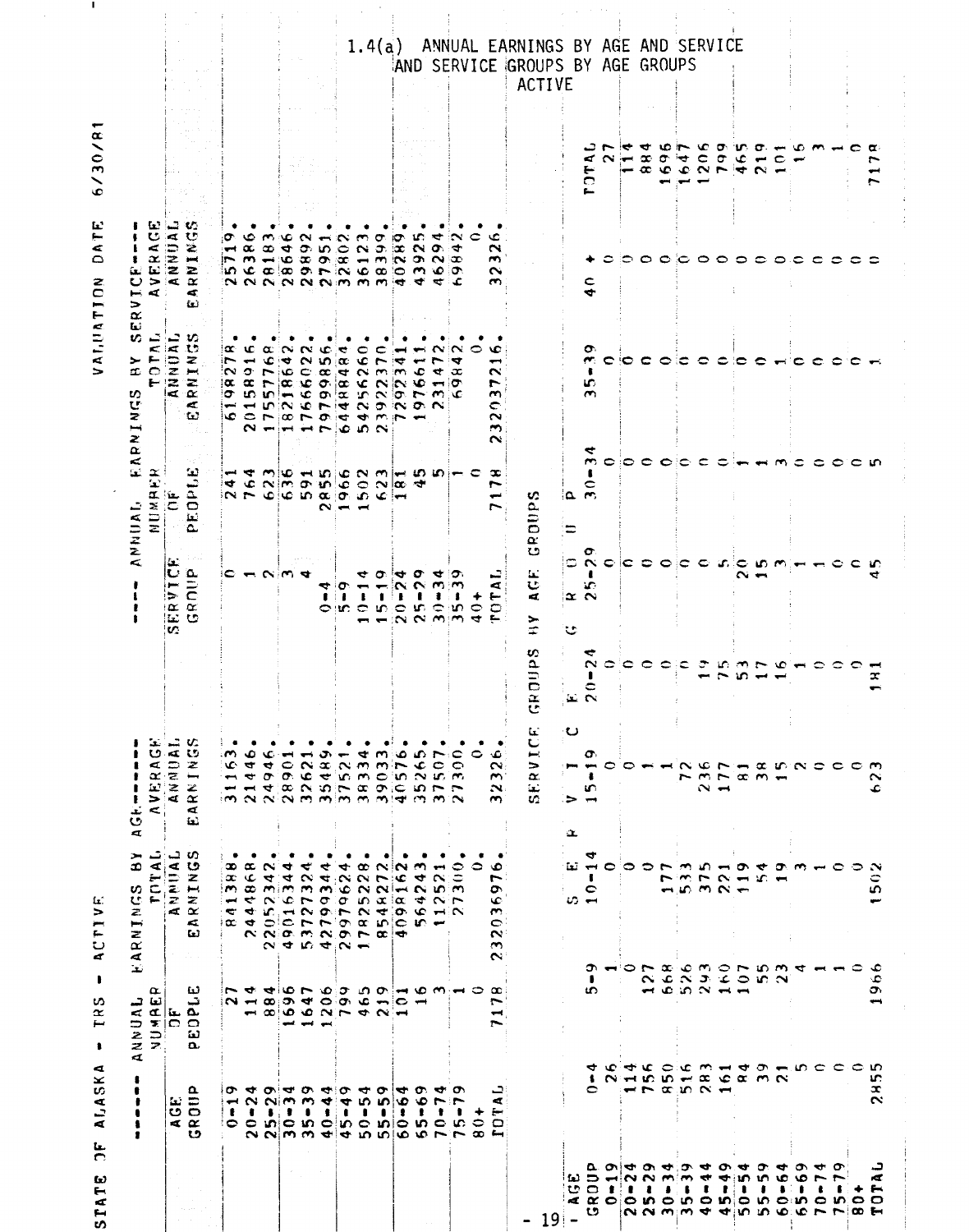|                                                                                                               |                                                                                        | $\frac{30988}{950956}$<br>$\frac{L}{2}$<br>$\prec$      | $\Box$<br>≻<br>$\mathbf{I}$<br>œ<br>$\overline{E}$<br>$\overline{\phantom{a}}$<br>سم<br>ENEF<br>$\bar{x}$                   | ပ<br>×.<br>$\mathbf{r}$<br>Œ.<br>అ<br>$\dot{\mathbf{r}}$                                                                                                    |                           |                                                                      | <b>BENEF</b><br>α<br>$\mathbf{u}$<br>ANNNIAL                                                                                                                                                                                                                                                                                                                                                                                                                                                                                                            | $\mathbf{L}$<br>しこ<br>4<br>≻<br>œ<br>►<br>►                                                                                                                                                                                                                    | Ш<br>ၒ<br>⋖<br>ĩт.<br>ပ<br>$\sim$<br>$\overline{\phantom{a}}$<br>$\Rightarrow$<br>$\propto$                                      |                                                         |                  |
|---------------------------------------------------------------------------------------------------------------|----------------------------------------------------------------------------------------|---------------------------------------------------------|-----------------------------------------------------------------------------------------------------------------------------|-------------------------------------------------------------------------------------------------------------------------------------------------------------|---------------------------|----------------------------------------------------------------------|---------------------------------------------------------------------------------------------------------------------------------------------------------------------------------------------------------------------------------------------------------------------------------------------------------------------------------------------------------------------------------------------------------------------------------------------------------------------------------------------------------------------------------------------------------|----------------------------------------------------------------------------------------------------------------------------------------------------------------------------------------------------------------------------------------------------------------|----------------------------------------------------------------------------------------------------------------------------------|---------------------------------------------------------|------------------|
|                                                                                                               |                                                                                        |                                                         | ہ د<br>$\frac{1}{2}$<br>$\overline{z}$ $\overline{z}$                                                                       | ⋖<br>コロ<br>$\alpha \geq \omega$<br>回2 2<br>$\frac{1}{4}$                                                                                                    |                           | Ŀ.<br><b>ERVI</b><br>GROU<br>v.                                      | NUMBI<br>DEOPI                                                                                                                                                                                                                                                                                                                                                                                                                                                                                                                                          | ↩<br>$E = E$<br>$\overline{z}$ $\overline{z}$                                                                                                                                                                                                                  | ¦.⊄<br>⊾ ⊂<br>$\alpha$ $z$ $\omega$<br>$\mathbf{E}$ 2 2<br>> 4                                                                   |                                                         |                  |
|                                                                                                               | Δ.<br><b>SS</b><br>$\approx \alpha$<br>い                                               |                                                         | $\sim$ $\rightarrow$<br>د ت<br>œ                                                                                            | بسخ                                                                                                                                                         |                           | ပေမ                                                                  | -62<br>د                                                                                                                                                                                                                                                                                                                                                                                                                                                                                                                                                | ┺<br>кгн<br>$\leq$ 12<br>f.                                                                                                                                                                                                                                    | コド<br>صر<br>œ                                                                                                                    |                                                         |                  |
|                                                                                                               | $\ddot{\phantom{a}}$                                                                   |                                                         | ٠<br>$\alpha$<br>$\overline{\phantom{a}}$                                                                                   | σ<br>$\alpha$<br>$\rightarrow$                                                                                                                              |                           | c                                                                    | im.                                                                                                                                                                                                                                                                                                                                                                                                                                                                                                                                                     | v<br>ಃ೦<br>1O<br>o                                                                                                                                                                                                                                             | ء<br>۱Q                                                                                                                          |                                                         |                  |
|                                                                                                               | <u>ሙ ተ</u><br>-                                                                        |                                                         | თ.<br>$\frac{c}{c}$<br>m, m                                                                                                 | o.<br>$\circ$<br>$\blacksquare$ $\blacksquare$<br>$\mathbf{r}$                                                                                              |                           |                                                                      |                                                                                                                                                                                                                                                                                                                                                                                                                                                                                                                                                         | ۹C<br>4<br>$\sim$                                                                                                                                                                                                                                              | œ<br>$\blacksquare$<br>in.                                                                                                       |                                                         |                  |
|                                                                                                               | $ \sim$ $\sim$ $\sim$<br>$\blacksquare$<br>o o no n c n c n o n o n c<br>NNMM dannochr |                                                         |                                                                                                                             | c                                                                                                                                                           |                           | $-2.004$                                                             | $C$ $T$ $D$ $R$ $D$ $T$ $D$ $R$ $R$ $R$ $R$ $R$ $R$ $C$<br>$ {\mathfrak v}\!\!\rangle\!{\mathfrak o}\!{\mathfrak o}\!{\mathfrak o}\!{\mathfrak o}\!{\mathfrak o}\!{\mathfrak o}\!{\mathfrak o}\!{\mathfrak o}\!{\mathfrak o}\!{\mathfrak o}\!{\mathfrak o}\!{\mathfrak o}\!{\mathfrak o}\!{\mathfrak o}\!{\mathfrak o}\!{\mathfrak o}\!{\mathfrak o}\!{\mathfrak o}\!{\mathfrak o}\!{\mathfrak o}\!{\mathfrak o}\!{\mathfrak o}\!{\mathfrak o}\!{\mathfrak o}\!{\mathfrak o}\!{\mathfrak o}\!{\mathfrak o}\!{\mathfrak o}\!{\mathfrak o}\!{\mathfrak o$ | ₩<br>$ N $ $\sigma$ $m$ $ a $ $\sigma$ $m$ $ c $ $ c $ $c $ $c $ $c$ $N$<br>$\alpha = 0 \text{ or } \alpha = 0 \text{ or } \alpha = 0$<br>$ m \neq n$ $ o \ o \ o$ $ o \ n \sim$<br>$\overline{N}$ $\overline{N}$ $\overline{N}$ $\overline{N}$ $\overline{N}$ | بسيبه<br>$\sim$<br>$ {\boldsymbol w} \otimes {\boldsymbol w} $ in the state $ {\boldsymbol w} $ in the state $ {\boldsymbol w} $ |                                                         |                  |
|                                                                                                               | $\sigma$ $\sigma$                                                                      |                                                         | $\circ$ $\circ$<br>$\blacksquare$<br>ူဟု (င                                                                                 | ۰۵۲                                                                                                                                                         |                           |                                                                      |                                                                                                                                                                                                                                                                                                                                                                                                                                                                                                                                                         | 40 C<br>ဆ                                                                                                                                                                                                                                                      | ₩<br>¢                                                                                                                           |                                                         |                  |
|                                                                                                               | o<br>$\sim$                                                                            | mmuamrinnmrnn                                           | $\sim$<br>5<br>$\frac{1}{2}$ and $\frac{1}{2}$ and $\frac{1}{2}$ and $\frac{1}{2}$ and $\frac{1}{2}$<br><b>COMMODIATION</b> | vn æ<br>$(\mathbf{M} \times \mathbf{D}) \times (\mathbf{C} \times \mathbf{C}) \times (\mathbf{D} \times \mathbf{D})$<br><b>BONEONEONOFMO</b><br>すていてすずるへいひつ |                           |                                                                      | $-$                                                                                                                                                                                                                                                                                                                                                                                                                                                                                                                                                     | $\sim$<br>$\infty$ $\infty$ $\infty$ $\infty$                                                                                                                                                                                                                  | œ<br>$\overline{\mathbf{r}}$<br>$\infty \rhd \mathbf{w} \rhd \mathbf{w} \rhd \mathbf{w} \rhd \mathbf{w} \rhd \mathbf{w}$         |                                                         |                  |
|                                                                                                               | ູ<br>₹<br>$\bullet$                                                                    |                                                         | ۱Ó.<br>$\overline{\phantom{a}}$                                                                                             |                                                                                                                                                             |                           | ₩                                                                    | $\overline{ }$                                                                                                                                                                                                                                                                                                                                                                                                                                                                                                                                          | $\blacksquare$<br>$\mathbf{m}$                                                                                                                                                                                                                                 | - un<br>O.                                                                                                                       |                                                         |                  |
|                                                                                                               | ຶ<br>◅<br>ı                                                                            |                                                         | $\blacktriangleright$<br>$\blacktriangleright$                                                                              | ≎                                                                                                                                                           |                           | ion.<br>$\begin{array}{ccc} \bullet & \bullet & \bullet \end{array}$ | $\rightarrow$                                                                                                                                                                                                                                                                                                                                                                                                                                                                                                                                           | 4<br>$-101$                                                                                                                                                                                                                                                    | c<br>ùП.                                                                                                                         |                                                         |                  |
|                                                                                                               | ◆<br>កោ<br>$\bullet$                                                                   | din codico no ciono codico                              | o.<br>$\blacksquare$<br>NNOLEANOND                                                                                          |                                                                                                                                                             |                           | ₹<br>ŧ<br>oin o nio                                                  |                                                                                                                                                                                                                                                                                                                                                                                                                                                                                                                                                         | $\bullet$<br>$\sim$ $\circ$ in<br>$m \leftrightarrow m \propto \alpha$                                                                                                                                                                                         | in.                                                                                                                              |                                                         |                  |
|                                                                                                               | $\sigma$<br>-ю.<br>٠                                                                   |                                                         | o.<br>$\sim$                                                                                                                | $\infty$ m.                                                                                                                                                 |                           | σ                                                                    |                                                                                                                                                                                                                                                                                                                                                                                                                                                                                                                                                         | င                                                                                                                                                                                                                                                              |                                                                                                                                  |                                                         |                  |
|                                                                                                               | ₩<br>۱O                                                                                | $\rightarrow$ $\sim$ $\sim$ $\rightarrow$ $\rightarrow$ | $\sim$<br>₹<br>$-100$<br>N Mim M NiH                                                                                        | ۰c                                                                                                                                                          |                           | ₹<br>$\tilde{\phantom{a}}$<br>ŧ<br>$  \sim$ $\sim$ $\sim$ $\sim$     |                                                                                                                                                                                                                                                                                                                                                                                                                                                                                                                                                         | $\sim$                                                                                                                                                                                                                                                         | ≎<br>$\rightarrow$                                                                                                               |                                                         |                  |
|                                                                                                               | O.<br>۰٥<br>٠                                                                          |                                                         | $\circ$<br>ĥ                                                                                                                | 0                                                                                                                                                           |                           | o.<br>$\sim$<br>1<br><b>IC</b>                                       |                                                                                                                                                                                                                                                                                                                                                                                                                                                                                                                                                         | 3D.<br>$\alpha$                                                                                                                                                                                                                                                | $\sim$                                                                                                                           |                                                         |                  |
|                                                                                                               | ৰ ত<br>$\blacksquare$                                                                  |                                                         | œ O<br>$\sigma$ :<br>N <sub>1</sub><br>$\bullet$ $\infty$                                                                   | m.                                                                                                                                                          |                           | ⋖<br>m, m<br>oin                                                     |                                                                                                                                                                                                                                                                                                                                                                                                                                                                                                                                                         | ┍<br>$\overline{ }$                                                                                                                                                                                                                                            | $\overline{ }$                                                                                                                   |                                                         |                  |
|                                                                                                               | -                                                                                      |                                                         | 4                                                                                                                           | عہ                                                                                                                                                          |                           | σ<br>t                                                               |                                                                                                                                                                                                                                                                                                                                                                                                                                                                                                                                                         | c                                                                                                                                                                                                                                                              |                                                                                                                                  |                                                         |                  |
|                                                                                                               | $\infty$ $\infty$                                                                      |                                                         | œ<br>0<br>$\sim$ $\circ$                                                                                                    |                                                                                                                                                             |                           | ۰<br>$\frac{1}{2}$                                                   |                                                                                                                                                                                                                                                                                                                                                                                                                                                                                                                                                         | ∊                                                                                                                                                                                                                                                              |                                                                                                                                  |                                                         |                  |
|                                                                                                               | Æ<br>⊷<br>$\circ$                                                                      | $\sim$                                                  | ∾<br>₹<br>o.<br>$\overline{ }$<br>╰<br>œ                                                                                    | عت                                                                                                                                                          |                           | Æ.<br>$\overline{\mathbf{C}}$                                        | $\circ$<br>æ<br>$\sim$                                                                                                                                                                                                                                                                                                                                                                                                                                                                                                                                  | عت<br>₩<br>١C<br>ᡋ<br>r<br>١c<br>œ                                                                                                                                                                                                                             | ю<br>m<br>in.<br>m                                                                                                               |                                                         |                  |
|                                                                                                               |                                                                                        |                                                         |                                                                                                                             |                                                                                                                                                             |                           |                                                                      |                                                                                                                                                                                                                                                                                                                                                                                                                                                                                                                                                         |                                                                                                                                                                                                                                                                |                                                                                                                                  |                                                         |                  |
| -20                                                                                                           |                                                                                        |                                                         |                                                                                                                             | $\mathbf{L}$<br>ပ<br>þ.<br>⇒<br>Œ<br>Ēΰ<br>ಉ                                                                                                                | U.<br>a.<br>GROUI         | Ĺ.<br>U<br>$\prec$<br>≻<br>æ                                         | v<br>GROUP                                                                                                                                                                                                                                                                                                                                                                                                                                                                                                                                              |                                                                                                                                                                                                                                                                |                                                                                                                                  |                                                         | CURRENT RETIREES |
| $\mathcal{A} \propto \mathcal{A}$ and $\mathcal{A} \propto \mathcal{A}$ and $\mathcal{A} \propto \mathcal{A}$ |                                                                                        |                                                         |                                                                                                                             | $\cup$<br>$\propto$                                                                                                                                         |                           | ∊<br><b>C</b>                                                        |                                                                                                                                                                                                                                                                                                                                                                                                                                                                                                                                                         |                                                                                                                                                                                                                                                                |                                                                                                                                  |                                                         |                  |
| に ひ 1つ 2 3 3 4<br>းပေးပါ<br>い                                                                                 | $\bullet$                                                                              | 1<br>in.<br>▿                                           | 62 - A<br>≎<br>$\infty$ $\rightarrow$<br>ດ ຕ                                                                                | σ<br>$\rightarrow$ $\rightarrow$                                                                                                                            | $\sim$<br>0<br>$= 0$      | $\sim$<br>ŧ<br>m<br>$\propto$ $\sim$                                 | $\rightarrow$<br>0<br>$\sim$ m                                                                                                                                                                                                                                                                                                                                                                                                                                                                                                                          | ᡋ<br>m <sub>c</sub><br>ŧ<br>U.<br>$\mathbf{m}$                                                                                                                                                                                                                 | $\frac{40}{5}$                                                                                                                   | ⊏<br><<br>TOT.                                          |                  |
|                                                                                                               |                                                                                        |                                                         |                                                                                                                             |                                                                                                                                                             |                           |                                                                      | 0                                                                                                                                                                                                                                                                                                                                                                                                                                                                                                                                                       |                                                                                                                                                                                                                                                                |                                                                                                                                  |                                                         |                  |
|                                                                                                               |                                                                                        |                                                         | ေဝေ ဝ<br>c                                                                                                                  |                                                                                                                                                             |                           | းေ                                                                   | c                                                                                                                                                                                                                                                                                                                                                                                                                                                                                                                                                       |                                                                                                                                                                                                                                                                |                                                                                                                                  |                                                         |                  |
| $\bullet$                                                                                                     |                                                                                        |                                                         | 0                                                                                                                           |                                                                                                                                                             |                           |                                                                      | ≎                                                                                                                                                                                                                                                                                                                                                                                                                                                                                                                                                       |                                                                                                                                                                                                                                                                |                                                                                                                                  |                                                         |                  |
| <b>2.0 4.0 4.0 4.0 4.0 4</b>                                                                                  |                                                                                        | <b>HONGMOGCONO CO</b>                                   |                                                                                                                             |                                                                                                                                                             | cloccio o                 | Ð                                                                    | 0                                                                                                                                                                                                                                                                                                                                                                                                                                                                                                                                                       | ic o cic o o c o                                                                                                                                                                                                                                               |                                                                                                                                  | $\sim$                                                  |                  |
| ∶∎                                                                                                            |                                                                                        |                                                         | っ<br>₩                                                                                                                      |                                                                                                                                                             |                           | с                                                                    | €                                                                                                                                                                                                                                                                                                                                                                                                                                                                                                                                                       |                                                                                                                                                                                                                                                                |                                                                                                                                  | ∽ vc                                                    |                  |
| ŧ                                                                                                             |                                                                                        |                                                         | c                                                                                                                           |                                                                                                                                                             |                           |                                                                      | ≎                                                                                                                                                                                                                                                                                                                                                                                                                                                                                                                                                       |                                                                                                                                                                                                                                                                |                                                                                                                                  |                                                         |                  |
|                                                                                                               | Ю.                                                                                     |                                                         | $\sim$                                                                                                                      |                                                                                                                                                             | $\epsilon$                |                                                                      | $\subset$                                                                                                                                                                                                                                                                                                                                                                                                                                                                                                                                               |                                                                                                                                                                                                                                                                |                                                                                                                                  | Ю.                                                      |                  |
| a. ເພີ ເບິ<br>$\bullet$                                                                                       | Ó.                                                                                     |                                                         | $-1$ $\omega$                                                                                                               |                                                                                                                                                             |                           |                                                                      |                                                                                                                                                                                                                                                                                                                                                                                                                                                                                                                                                         |                                                                                                                                                                                                                                                                |                                                                                                                                  | æ                                                       |                  |
| 4                                                                                                             | $ \sim$<br>22 N                                                                        | ຕ−ຕ∷ອ                                                   | ₩                                                                                                                           |                                                                                                                                                             |                           |                                                                      | င                                                                                                                                                                                                                                                                                                                                                                                                                                                                                                                                                       |                                                                                                                                                                                                                                                                |                                                                                                                                  | $\rightarrow$                                           |                  |
|                                                                                                               |                                                                                        |                                                         | $\sim x$<br>œ                                                                                                               |                                                                                                                                                             | $\circ \circ \circ \circ$ |                                                                      |                                                                                                                                                                                                                                                                                                                                                                                                                                                                                                                                                         | €                                                                                                                                                                                                                                                              |                                                                                                                                  | チョアクラ<br>$\sigma$<br>えつづく                               |                  |
| ຶ<br>$\mathbf{c}$<br>- 1                                                                                      | ా                                                                                      | ⊃<br>ෑ                                                  |                                                                                                                             |                                                                                                                                                             |                           |                                                                      |                                                                                                                                                                                                                                                                                                                                                                                                                                                                                                                                                         | ∘с                                                                                                                                                                                                                                                             |                                                                                                                                  | Тņ.                                                     |                  |
| <b>SP 00</b><br>$\overline{r}$                                                                                | ىسە                                                                                    | Ωņ,<br>c                                                | $\blacktriangleleft$<br>4                                                                                                   | -c                                                                                                                                                          | $\bullet$                 |                                                                      |                                                                                                                                                                                                                                                                                                                                                                                                                                                                                                                                                         | C                                                                                                                                                                                                                                                              |                                                                                                                                  | $\mathcal{M}_{\mathcal{C}}$<br>$\overline{\phantom{0}}$ |                  |
| ٠                                                                                                             |                                                                                        |                                                         | ဟ ပ<br>عه                                                                                                                   |                                                                                                                                                             | ع ما                      | c                                                                    |                                                                                                                                                                                                                                                                                                                                                                                                                                                                                                                                                         |                                                                                                                                                                                                                                                                |                                                                                                                                  | c                                                       |                  |
|                                                                                                               |                                                                                        |                                                         |                                                                                                                             | $\alpha$ c $\alpha$                                                                                                                                         |                           |                                                                      |                                                                                                                                                                                                                                                                                                                                                                                                                                                                                                                                                         |                                                                                                                                                                                                                                                                | 00                                                                                                                               | m<br>$\sim$                                             |                  |
| ᇦ<br>Æ<br>►<br>$\bullet$                                                                                      | m<br>~                                                                                 | ₹<br>๛                                                  | m<br><b>SPACE</b>                                                                                                           |                                                                                                                                                             |                           |                                                                      |                                                                                                                                                                                                                                                                                                                                                                                                                                                                                                                                                         |                                                                                                                                                                                                                                                                |                                                                                                                                  | ေ<br>$\bm{x}$<br>m                                      |                  |

 $6/30/81$ VALUATION DATE

-1

STATE OF ALASKA - TRS - CURRENT RETIREES

# 1.4(b) ANNUAL EARNINGS BY AGE AND SERVICE<br>AND SERVICE GROUPS BY AGE GROUPS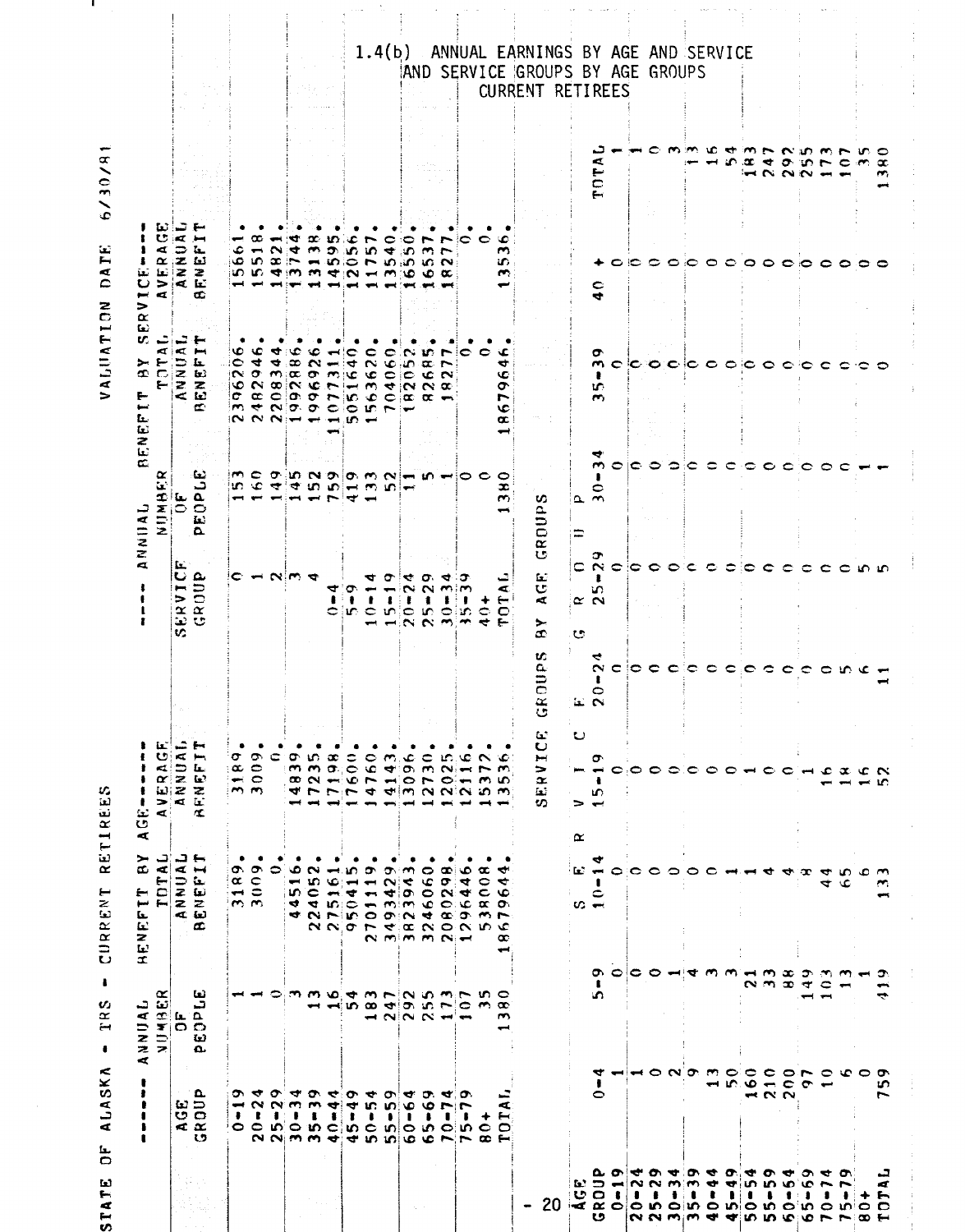#### 1.5 ACTUARIAL METHOD AND ASSUMPTIONS

#### Valuation of Liabilities

- A. Actuarial Method Attained Age Normal, also known as Aggregate Method with Supplemental Liability. The unfunded accrued benefit liability is amortized over 30 years.
- B. Actuarial Assumptions -

|    | 1. Interest       | 8% per year, compounded annually,<br>net of investment expenses.                                                                                                                                                                                            |
|----|-------------------|-------------------------------------------------------------------------------------------------------------------------------------------------------------------------------------------------------------------------------------------------------------|
|    | 2. Salary Scale   | 8% per year for the first 5 years<br>of employment and 7% per year<br>thereafter.                                                                                                                                                                           |
| 3. | Health Inflation  | 8% per year.                                                                                                                                                                                                                                                |
| 4. | Mortality         | 1971 Group Annuity Mortality Table.                                                                                                                                                                                                                         |
| 5. | Turnover          | Based upon the 1980-81 actual total<br>turnover experience. (See Table 1).                                                                                                                                                                                  |
|    | 6. Disability     | Incidence rates in accordance with<br>Table 2. Post-disability mortality<br>in accordance with rates published by<br>the Pension Benefit Guaranty Corpora-<br>tion to reflect mortality of those<br>receiving disability benefits under<br>Social Security. |
|    | 7. Retirement Age | The average of age 60 and the<br>earliest age for which unreduced<br>retirement benefits will be<br>available.                                                                                                                                              |
| 8. | Spouse's Age      | Wives are assumed to be four years<br>younger than husbands.                                                                                                                                                                                                |

9. Contribution Refunds 100% of those terminating after age 35 with 8 or more years of service will leave their contributions and thereby retain their deferred vested benefit. All others who terminate are assumed to have their contributions refunded.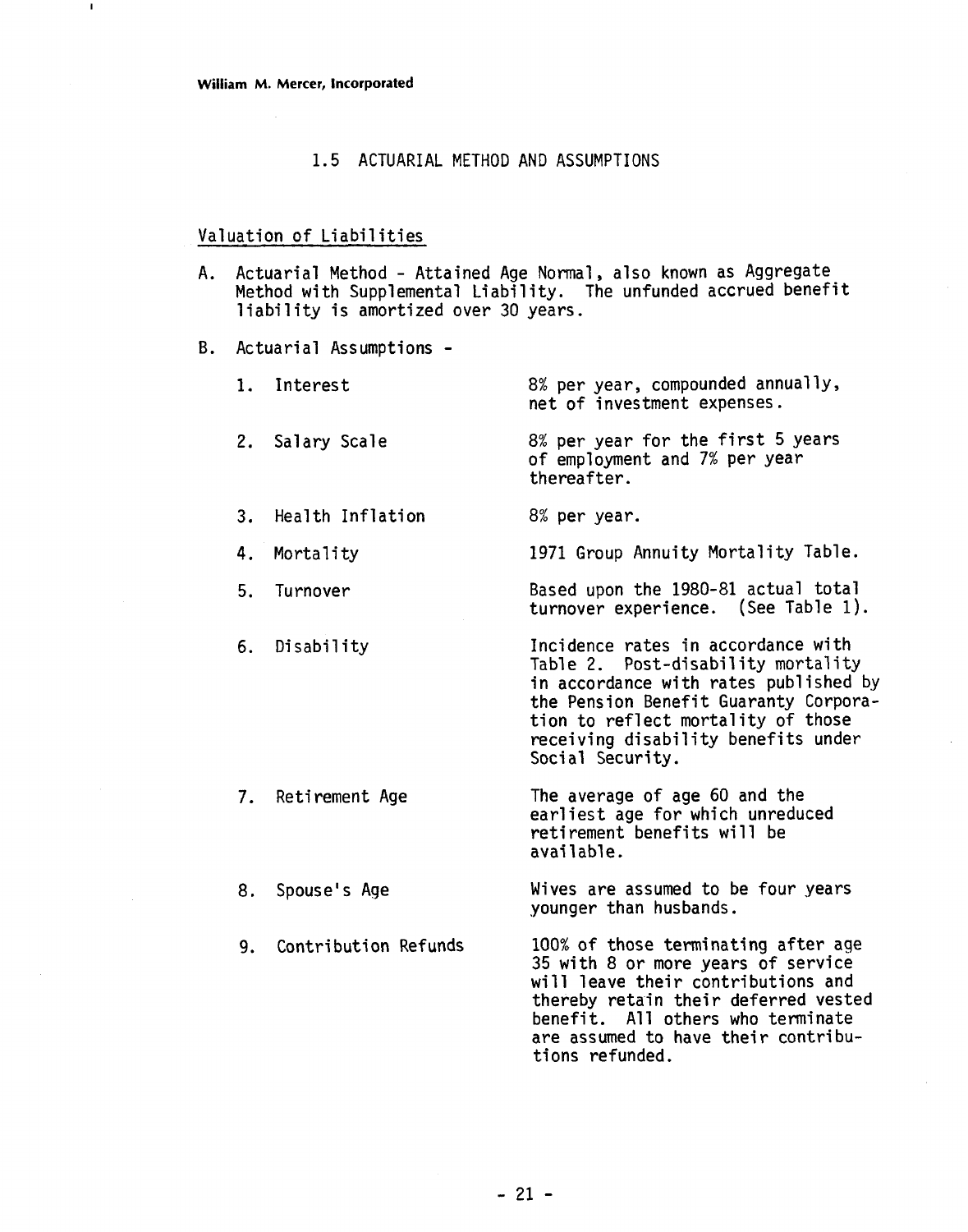| 10. C.O.L.A.   | 49% of those receiving retirement<br>benefits will be eligible for C.O.L.A.                                                  |
|----------------|------------------------------------------------------------------------------------------------------------------------------|
| 11. Sick Leave | 4.7 days of unused sick leave<br>for each year of service will<br>be available to be credited<br>once the member is retired. |
| 12. Expenses   | No loading for expenses.                                                                                                     |

#### Valuation of Assets

Based upon the three-year average ratio between market and book values of the System's assets. Assets are accounted for on an accrued basis.

#### Valuation of Medical Benefits

Medical benefits for retirees are provided by the payment of premiums from the trust fund. A pre-65 cost and lower post-65 cost (due to Medicare) were assumed such that the total rate tor all retirees equals the present premium rate. These medical premiums are then increased with the health inflation assumption until termination or retirement. The same method used for funding retirement benefits is also used to fund health benefits.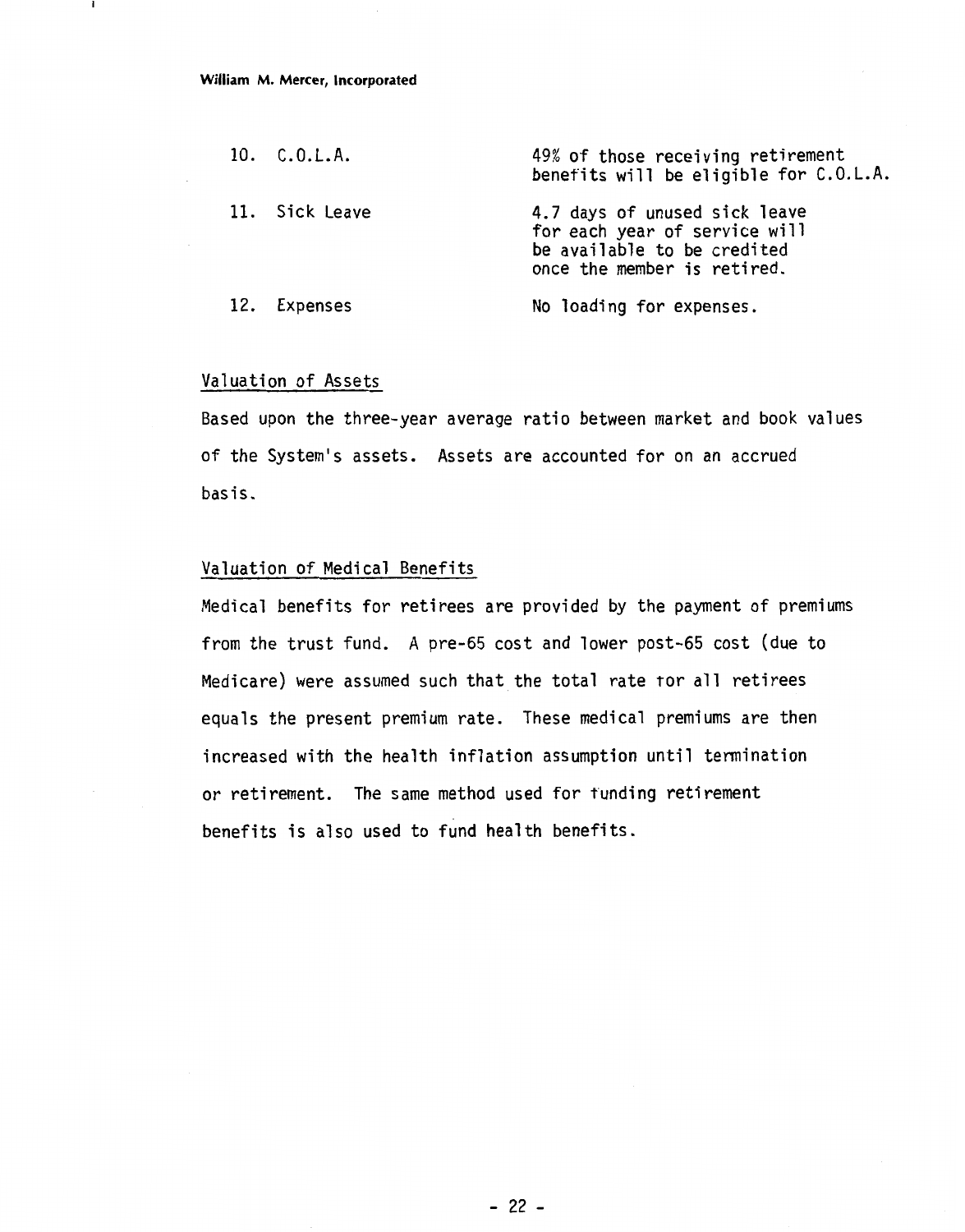- 11

# EMPLOYEE TURNOVER ASSUMPTIONS

| Select Rates of Turnover<br>During the First 3 Years<br>of Employment |                   | After 3 Years of<br>Employment    |                                                    |
|-----------------------------------------------------------------------|-------------------|-----------------------------------|----------------------------------------------------|
| Year of<br>Employment                                                 | Males             | Attained<br><u>Age</u>            | Rate                                               |
| $\frac{1}{2}$                                                         | .12<br>.26<br>.32 | 20<br>21<br>22<br>23<br>24<br>25  | .1500<br>.1500<br>.1500<br>.1500<br>.1500<br>.1500 |
| Year of<br>Employment                                                 | Females           | 26<br>27                          | .1500<br>.1500                                     |
| $\frac{1}{2}$                                                         | .09<br>.11<br>.16 | 28<br>29<br>30                    | .1500<br>.1500<br>.1400                            |
|                                                                       |                   | 31<br>32<br>33<br>34<br>35        | .1300<br>.1200<br>.1100<br>.1000<br>.0900          |
|                                                                       |                   | 36<br>37<br>38<br>39<br>40        | .0800<br>.0800<br>.0700<br>.0700<br>.0650          |
|                                                                       |                   | .41<br>42<br>43<br>44<br>45       | .0650<br>.0650<br>.0600<br>.0600<br>.0600          |
|                                                                       |                   | 46<br>47<br>48<br>49<br>50        | .0600<br>.0550<br>.0550<br>.0550<br>.0500          |
|                                                                       |                   | 51<br>52<br>53<br>54<br>55 and Up | .0500<br>.0500<br>.0500<br>.0500<br>.0000          |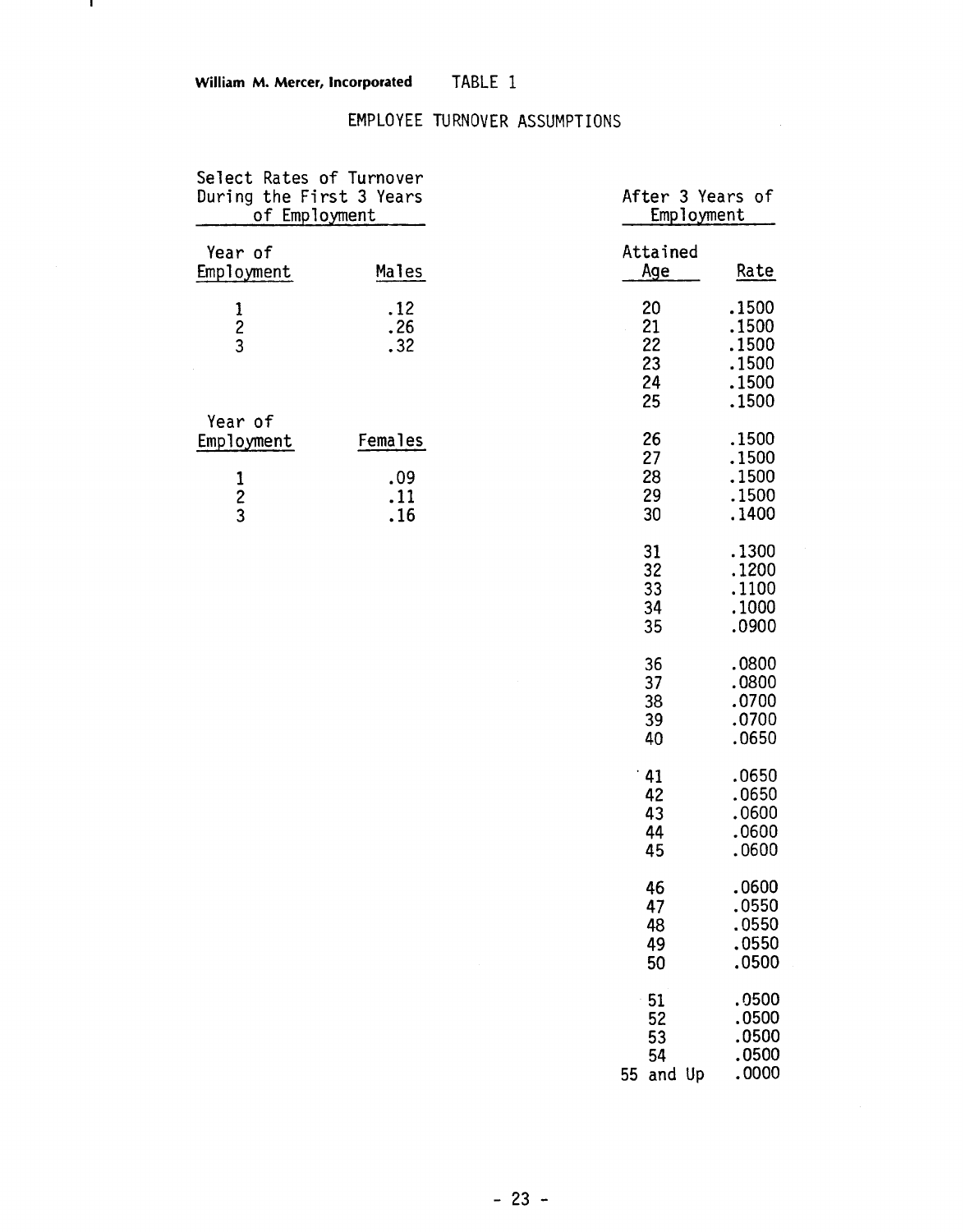$\hat{\boldsymbol{\beta}}$ 

 $\mathbf{E}_{\mathbf{z}}$  and  $\mathbf{z}$  are the set of the set of  $\mathbf{z}$ 

 $\bar{z}$ 

# DISABILITY RATES

#### ANNUAL RATES PER 1,000 EMPLOYEES

 $\bar{z}$ 

|                            | DISABILITY RATES                            |
|----------------------------|---------------------------------------------|
|                            | L RATES PER 1,000 EMPLOYE                   |
| <u>Age</u>                 | Rate                                        |
| 20                         | .70                                         |
| 21                         | .71                                         |
| 22                         | .72                                         |
| 23                         | .73                                         |
| 24                         | .74                                         |
| 25                         | .75                                         |
| 26                         | .76                                         |
| 27                         | .78                                         |
| 28                         | .80                                         |
| 29                         | .82                                         |
| 30                         | .84                                         |
| 31                         | .86                                         |
| 32                         | .88                                         |
| 33                         | .90                                         |
| 34                         | .93                                         |
| 35                         | . 96                                        |
| 36                         | . 99                                        |
| 37                         | 1.03                                        |
| 38                         | 1.07                                        |
| 39                         | 1.11                                        |
| 40                         | 1.15                                        |
| 41                         | 1.20                                        |
| 42                         | 1.27                                        |
| 43                         | 1.36                                        |
| 44                         | 1.48                                        |
| 45<br>46<br>47<br>48<br>49 | 1.62<br>1.76<br>$\frac{1.91}{2.07}$<br>2.23 |
| 50<br>51<br>52<br>53<br>54 | 2.40<br>2.60<br>2.86<br>3.18<br>3.56        |
| 55                         | 4.00                                        |
| 56                         | 4.59                                        |
| 57                         | 5.34                                        |
| 58                         | 6.10                                        |
| 59                         | 7.20                                        |
| 60                         | 8.43                                        |
| 61                         | 9.75                                        |
| 62                         | 11.30                                       |
| 63                         | 13.05                                       |
| 64                         | 14.90                                       |

 $\overline{\mathbf{24}}$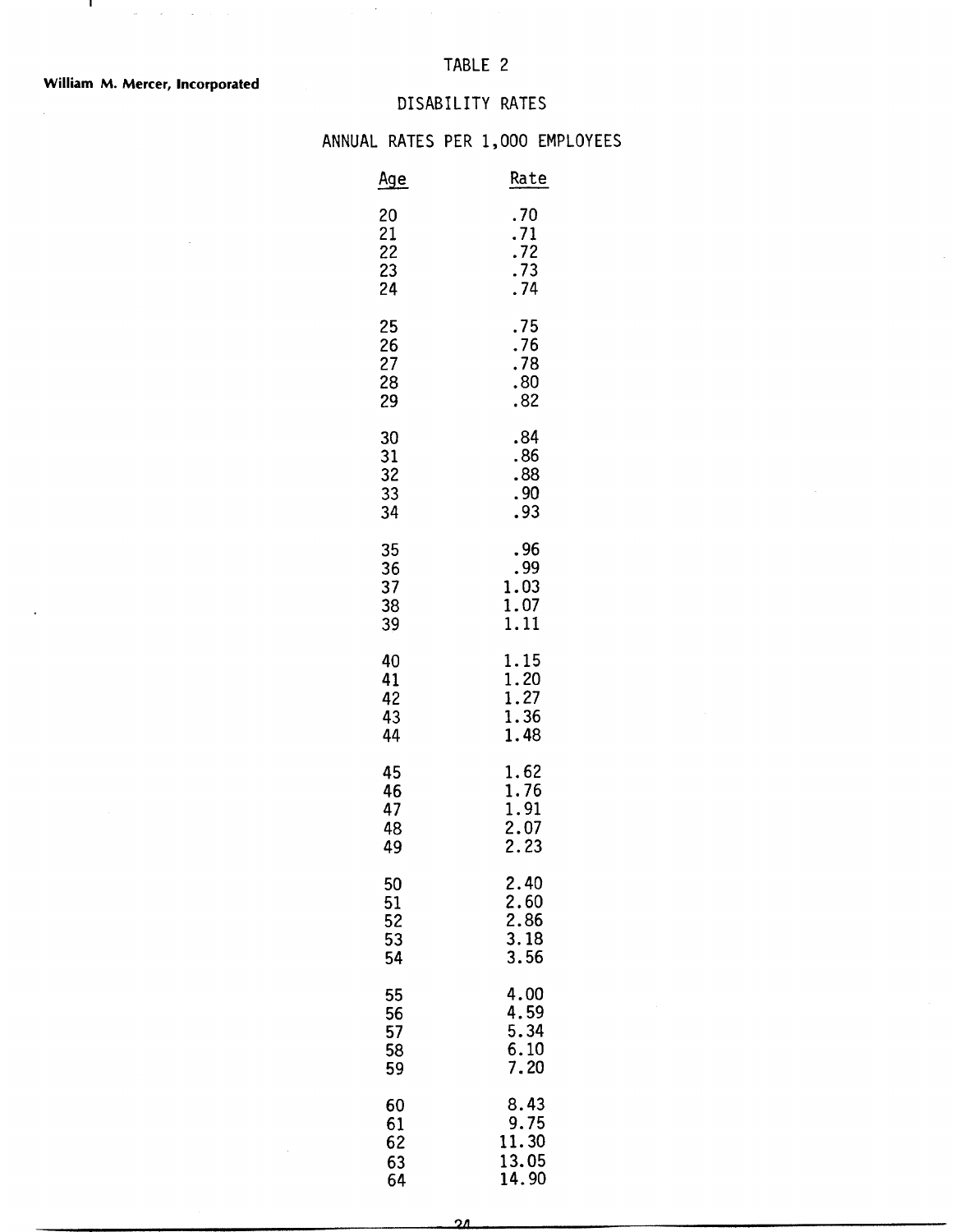# SECTION 2

# DETAILED VALUATION RESULTS

This section presents in detail the results of the actuarial valuation that were outlined in the Summary.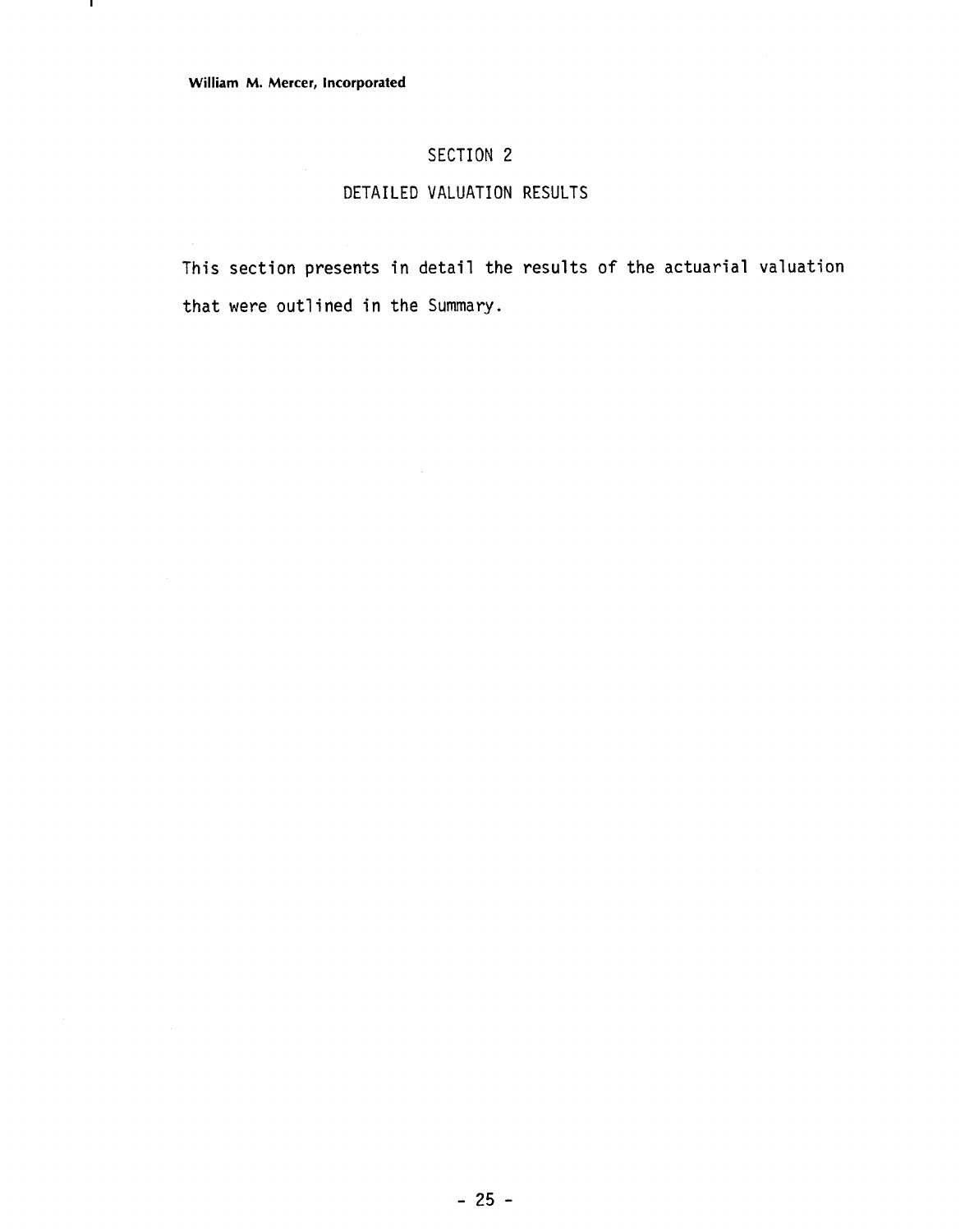#### William M. Mercer, Incorporated

 $\bar{A}$ 

- 11

# 2.1 STATEMENT OF NET ASSETS

# AS OF JUNE 30, 1981

|                                               | Cost Value    | Market Value  |
|-----------------------------------------------|---------------|---------------|
| Cash                                          | \$1,582,187   | \$1,582,187   |
| CD's and Other Short-<br>Term Issues          | 21,433,197    | 21,729,175    |
| Gold                                          | 20,905,555    | 19,750,310    |
| Investment Securities:                        |               |               |
| U.S. Government                               | 107,247,400   | 85,922,770    |
| Other                                         | 26,648,905    | 17,713,523    |
| Common Stock (including<br>Convertible Stock) | 54,003,577    | 57, 381, 723  |
| Real Estate Equity Fund                       | 21,250,000    | 22,694,605    |
| Loans & Mortgages                             | 134,867,500   | 134,867,500   |
| Miscellaneous                                 | 11,611,288    | 11,611,288    |
| Total Assets                                  | \$399,549,609 | \$373,253,081 |

 $\bar{z}$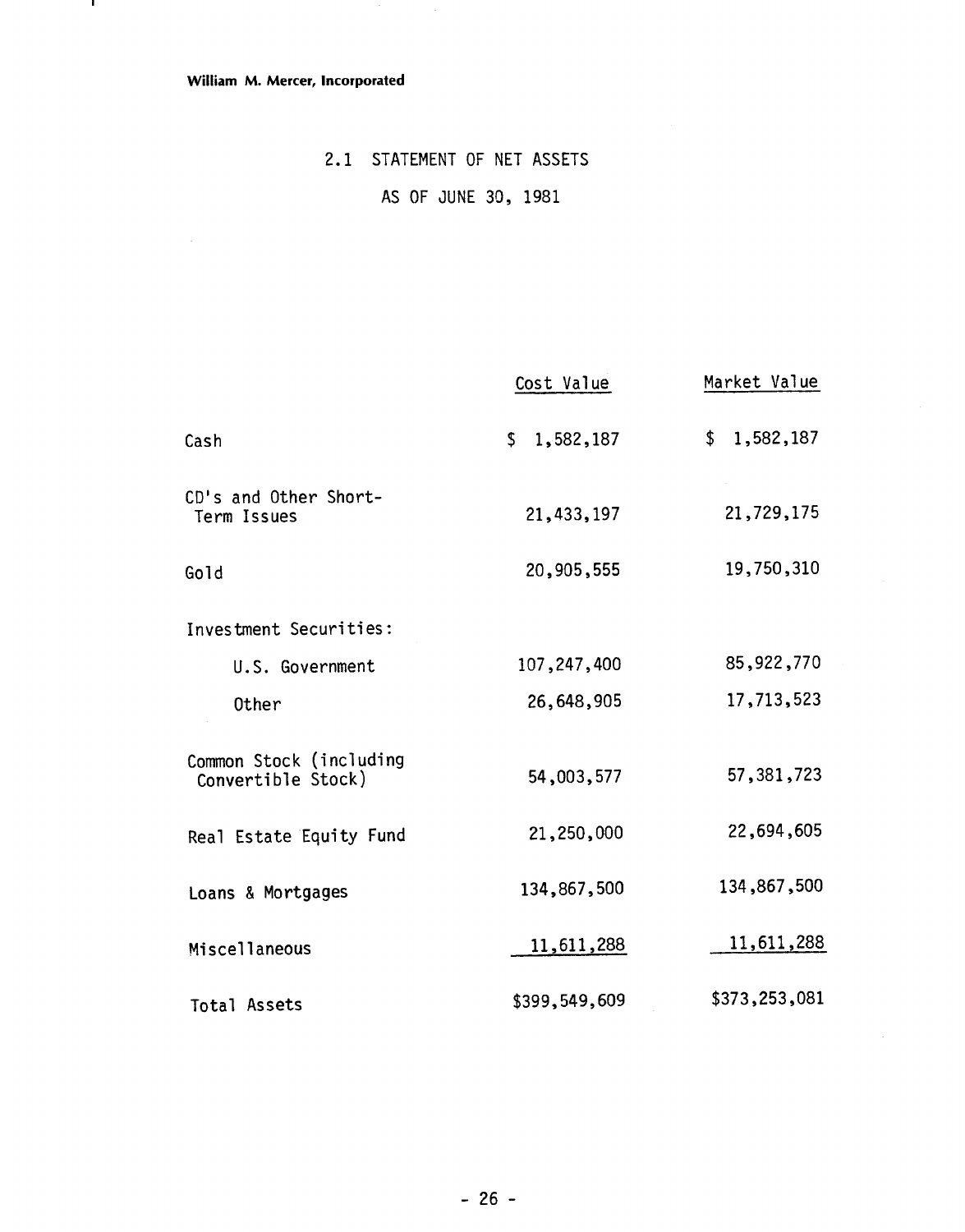$\sim$ 

# 2.2 CHANGES IN NET ASSETS

# DURING FISCAL YEAR 1981

Net Assets, 6-30-80

\$320,314,293

| Additions:                                   |              |              |
|----------------------------------------------|--------------|--------------|
| Employee Contributions                       | \$18,853,076 |              |
| Employer and State Matching<br>Contributions | 37,653,917   |              |
| Investment Income                            | 39,180,591   |              |
| Interest on Member's<br>Indebtedness         | 622,790      |              |
| Unrealized Gain (Loss)<br>on Investments     | (19,017,496) | 77,292,879   |
| Deductions:                                  |              |              |
| Medical Benefits                             | \$1,590,476  |              |
| Retirement Benefits                          | 18,413,659   |              |
| Refunds of Contributions                     | 3,172,253    |              |
| Administrative Expenses                      | 1,177,702    | 24, 354, 090 |

Net Assets, 6-30-81

\$373,253,081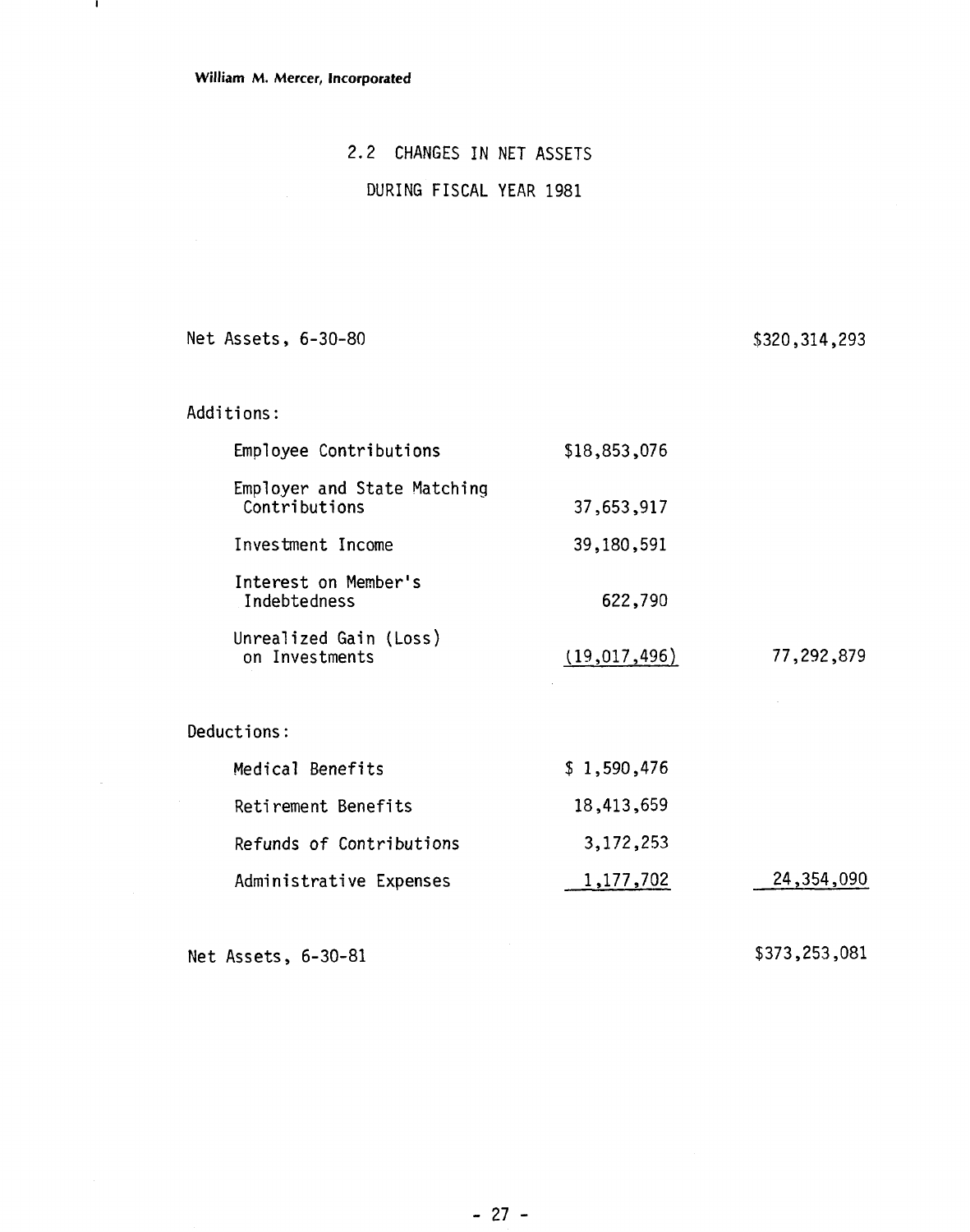$\sim 10^{-1}$ 

 $\overline{\phantom{a}}$ 

# **2.3 DEVELOPMENT OF** VALUATION **ASSETS**

AS **OF** JUNE **30, 1981** 

|     |                                                          | Market Value  | Cost Value    | Ratio $(M/C)$ |
|-----|----------------------------------------------------------|---------------|---------------|---------------|
| (1) | June 30, 1981                                            | \$373,253,081 | \$399,549,609 | .9342         |
| (2) | June 30, 1980                                            | 320, 314, 293 | 328, 346, 720 | .9755         |
| (3) | June 30, 1979                                            | 265,835,222   | 262, 437, 828 | 1.0129        |
| (4) | Average Ratio                                            |               |               | .9742         |
| (5) | Cost Value at<br>June 30, 1981                           |               |               | \$399,549,609 |
| (6) | Valuation Assets<br>at June 30, 1981<br>$(4) \times (5)$ |               |               | \$389,241,229 |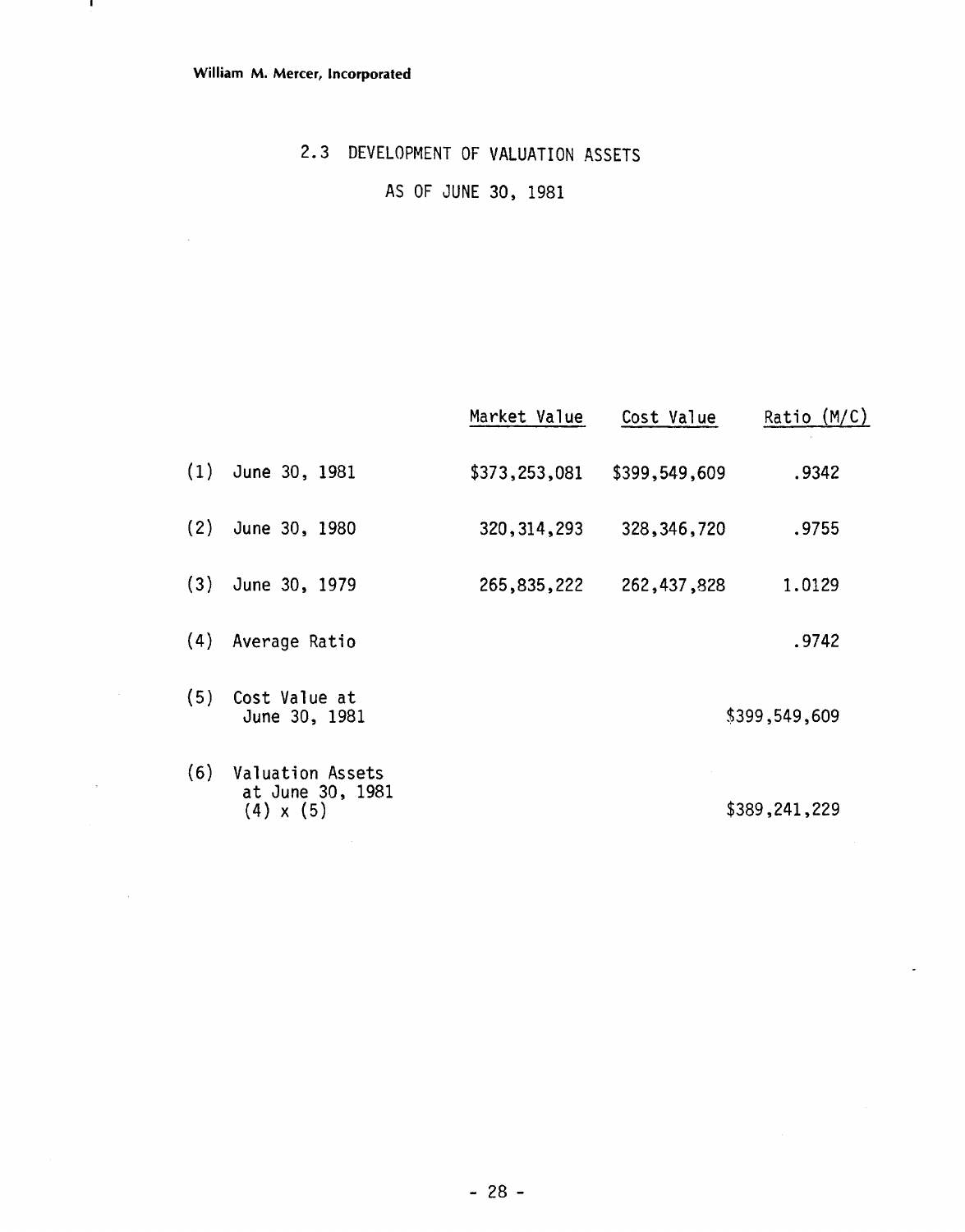- 11

# 2.4 BREAKDOWN OF PRESENT VALUE

# OF BENEFITS

|                          | Present Value of<br>Accrued Benefit | Present Value of<br>Fully Projected Benefit |
|--------------------------|-------------------------------------|---------------------------------------------|
| Active Members           |                                     |                                             |
| Retirement Benefits      | \$153,382,896                       | \$444,201,216                               |
| Termination Benefits     | 70,584,211                          | 175,973,270                                 |
| Disability Benefits      | 8,428,578                           | 13,096,602                                  |
| Death Benefits           | 3,536,212                           | 6,863,737                                   |
| Return of Contributions  | 8,585,916                           | 13,989,002                                  |
| Health Benefits          | 41, 112, 372                        | 51,886,268                                  |
| Subtotal                 | \$285,630,185                       | \$706,010,095                               |
| Inactive Members         |                                     |                                             |
| Not Vested               | $\mathsf S$<br>4,571,772            | \$4,571,772                                 |
| Vested Terminations      | 19,194,920                          | 19,194,920                                  |
| Retirees & Beneficiaries | 182,837,577                         | 182,837,577                                 |
| Subtotal                 | \$206,604,269                       | \$206,604,269                               |
| <b>TOTALS</b>            | \$492,234,454                       | \$912,614,364                               |

l,